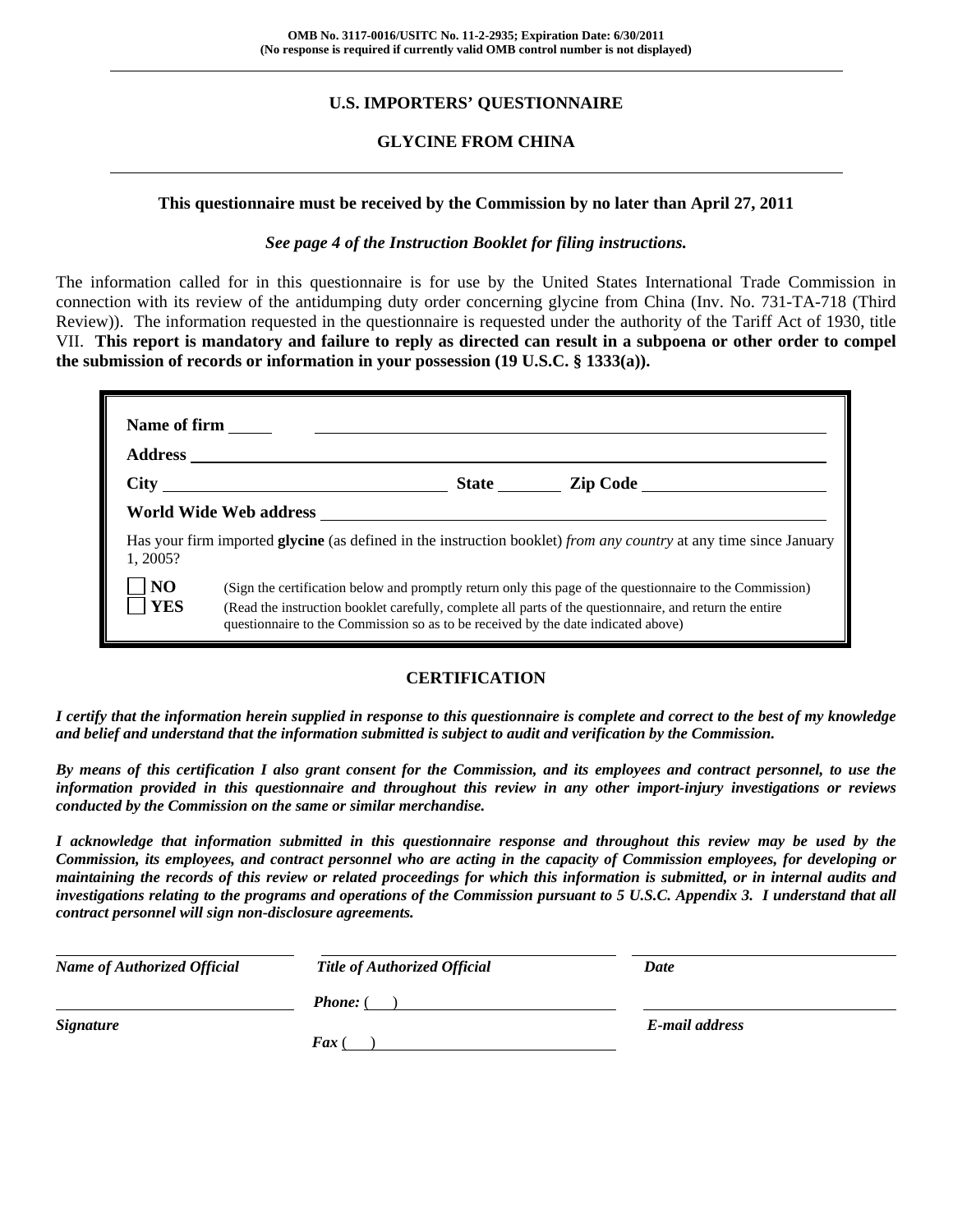l

#### **PART I.—GENERAL INFORMATION**

The questions in this questionnaire have been reviewed with market participants to ensure that issues of concern are adequately addressed and that data requests are sufficient, meaningful, and as limited as possible. Public reporting burden for this questionnaire is estimated to average 40 hours per response, including the time for reviewing instructions, searching existing data sources, gathering the data needed, and completing and reviewing the questionnaire. Send comments regarding the accuracy of this burden estimate or any other aspect of this collection of information, including suggestions for reducing the burden, to the Office of Investigations, U.S. International Trade Commission, 500 E Street, SW, Washington, DC 20436.

I-1a. **OMB statistics.--**Please report below the actual number of hours required and the cost to your firm of preparing the reply to this questionnaire and completing the form.

hours dollars

- I-1b. **OMB feedback.--**We are interested in any comments you may have for improving this questionnaire in general or the clarity of specific questions. Please attach such comments to your response or send them to the above address.
- I-2. **Establishments covered.--**Provide the name and address of establishment(s) covered by this questionnaire (see page 3 of the instruction booklet for reporting guidelines). If your firm is publicly traded, please specify the stock exchange and trading symbol.

|           | <b>Ownership.</b> --Is your firm owned, in whole or in part, by any other firm? |                        |
|-----------|---------------------------------------------------------------------------------|------------------------|
| $\Box$ No | $\Box$ Yes--List the following information.                                     |                        |
| Firm name | Address                                                                         | Extent of<br>ownership |
|           |                                                                                 |                        |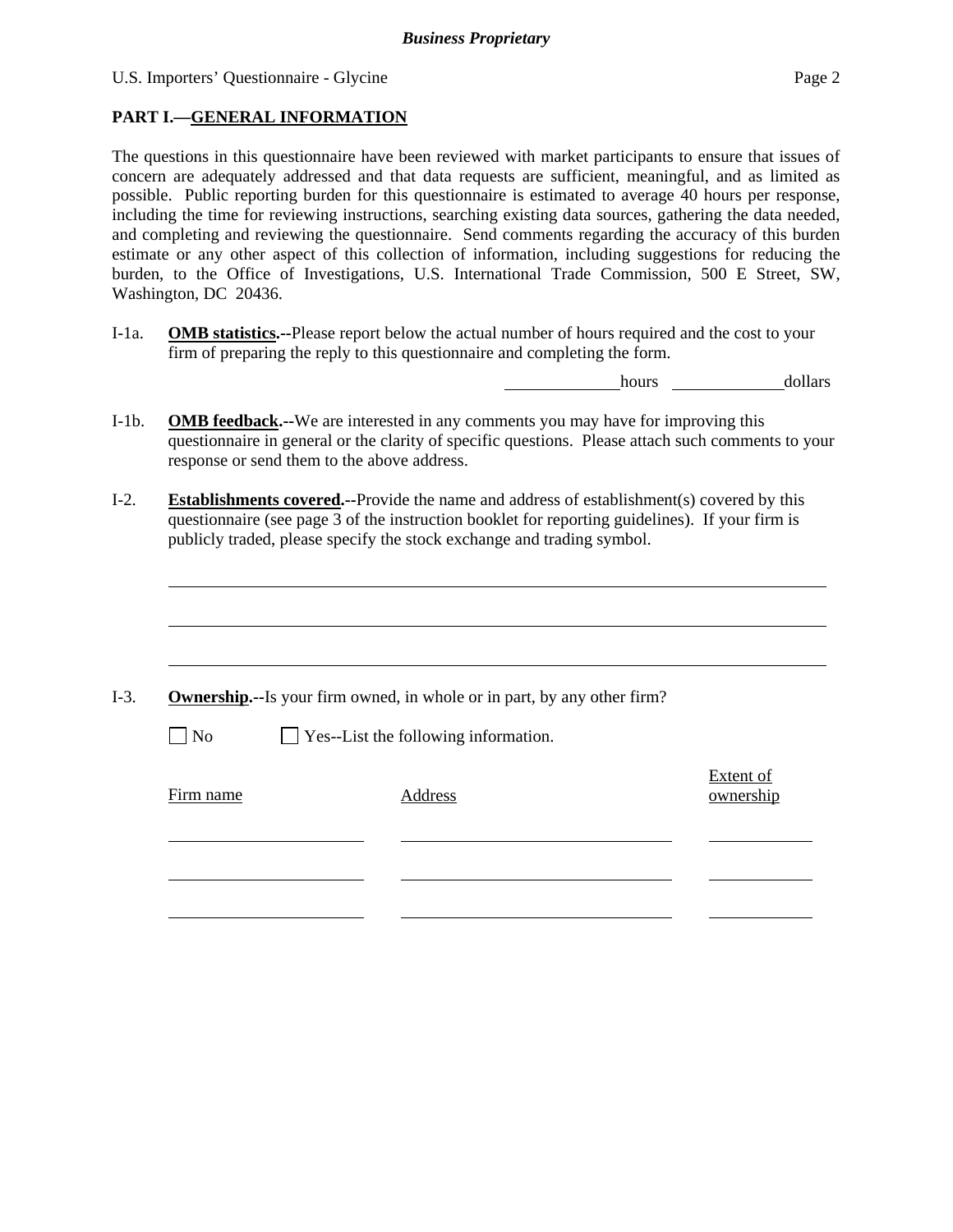## U.S. Importers' Questionnaire - Glycine Page 3

## **PART I.--GENERAL INFORMATION***--Continued*

|                                                  |                                                                         | <b>Related SUBJECT importers/exporters.--Does your firm have any related firms, either</b><br>domestic or foreign, that are engaged in importing glycine from China into the United States or                                                                                                  |
|--------------------------------------------------|-------------------------------------------------------------------------|------------------------------------------------------------------------------------------------------------------------------------------------------------------------------------------------------------------------------------------------------------------------------------------------|
|                                                  | which are engaged in exporting glycine from China to the United States? |                                                                                                                                                                                                                                                                                                |
| $\Box$ No                                        | Yes--List the following information.                                    |                                                                                                                                                                                                                                                                                                |
| Firm name                                        | <b>Address</b>                                                          | Affiliation                                                                                                                                                                                                                                                                                    |
|                                                  |                                                                         |                                                                                                                                                                                                                                                                                                |
|                                                  |                                                                         |                                                                                                                                                                                                                                                                                                |
|                                                  |                                                                         |                                                                                                                                                                                                                                                                                                |
| <b>United States?</b>                            |                                                                         | Related NONSUBJECT importers/exporters.--Does your firm have any related firms, either<br>domestic or foreign, that are engaged in importing glycine from countries other than China into<br>the United States or that are engaged in exporting glycine from countries other than China to the |
| $ $ No                                           | Yes--List the following information.                                    |                                                                                                                                                                                                                                                                                                |
| Firm name and country                            | Address                                                                 | Affiliation                                                                                                                                                                                                                                                                                    |
|                                                  |                                                                         |                                                                                                                                                                                                                                                                                                |
|                                                  |                                                                         |                                                                                                                                                                                                                                                                                                |
|                                                  |                                                                         |                                                                                                                                                                                                                                                                                                |
| engaged in the production of glycine?            |                                                                         | Related producers.--Does your firm have any related firms, either domestic or foreign, that are                                                                                                                                                                                                |
| $\overline{N}$                                   | Yes--List the following information.                                    |                                                                                                                                                                                                                                                                                                |
| Firm name                                        | Address                                                                 | Affiliation                                                                                                                                                                                                                                                                                    |
|                                                  |                                                                         |                                                                                                                                                                                                                                                                                                |
|                                                  |                                                                         |                                                                                                                                                                                                                                                                                                |
|                                                  |                                                                         |                                                                                                                                                                                                                                                                                                |
|                                                  |                                                                         | Nature of import operations.--Please indicate the nature of your firm's importing operations on                                                                                                                                                                                                |
| glycine. More than one answer may be applicable. |                                                                         |                                                                                                                                                                                                                                                                                                |
| Importer of record                               |                                                                         | Takes title to the imported product(s)                                                                                                                                                                                                                                                         |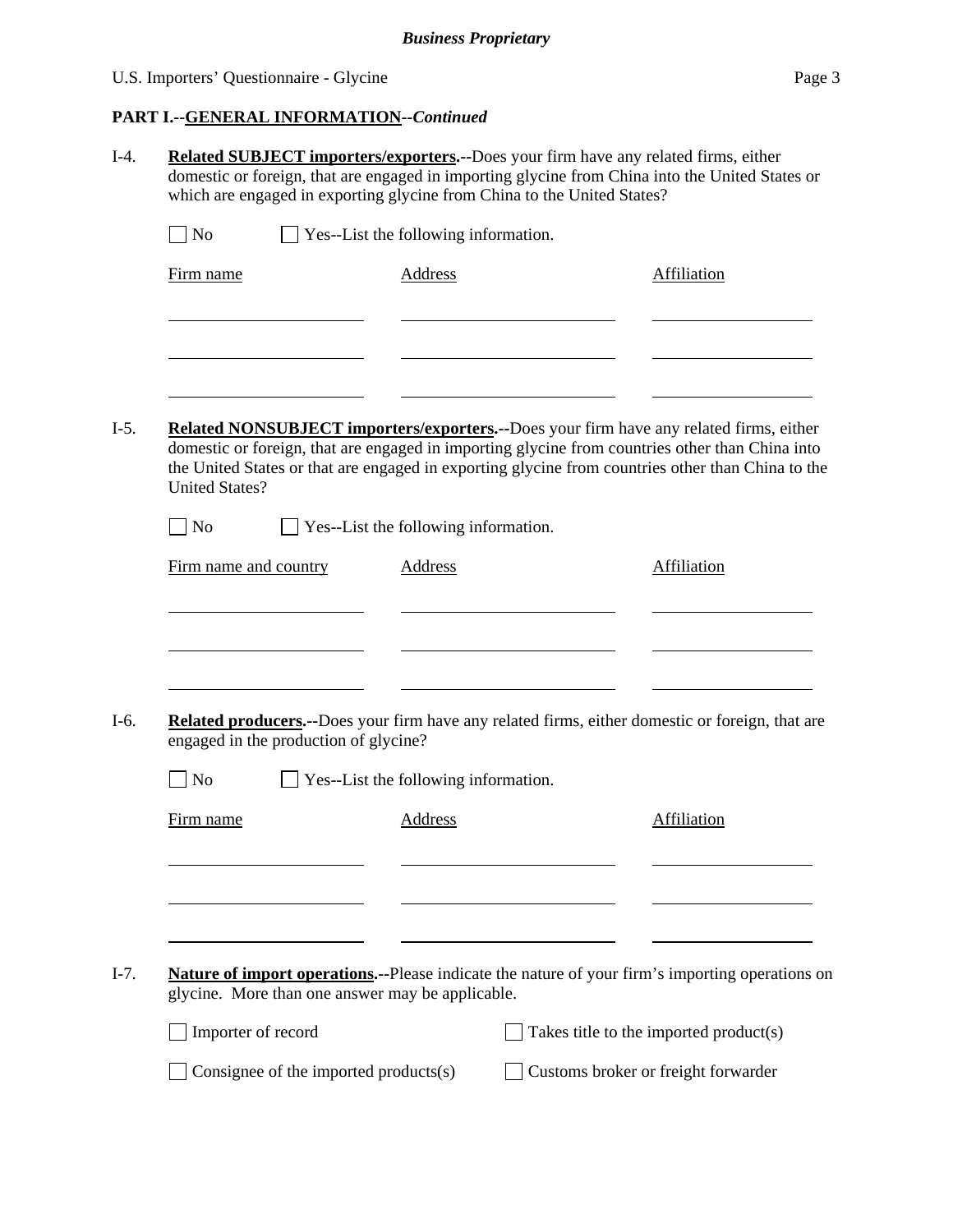### U.S. Importers' Questionnaire - Glycine Page 4

### **PART I.--GENERAL INFORMATION***--Continued*

I-8. **Consignees.--**If your firm is an importer of record of glycine but is not the consignee, please list the consignees below (firm name, address, telephone number, and individual to contact).

| Firm name                                                                                               | Address        |                                              | Contact person and phone<br>number                                                                                                                                                                                                                                                         |
|---------------------------------------------------------------------------------------------------------|----------------|----------------------------------------------|--------------------------------------------------------------------------------------------------------------------------------------------------------------------------------------------------------------------------------------------------------------------------------------------|
|                                                                                                         |                |                                              |                                                                                                                                                                                                                                                                                            |
|                                                                                                         |                |                                              |                                                                                                                                                                                                                                                                                            |
| withdraws such merchandise from, foreign trade zones or bonded warehouses.                              |                |                                              | <b>FTZs or bonded warehouse.</b> --Please indicate whether your firm enters glycine into, or                                                                                                                                                                                               |
| Foreign trade zones                                                                                     | N <sub>o</sub> | Yes                                          |                                                                                                                                                                                                                                                                                            |
| <b>Bonded warehouses</b>                                                                                | N <sub>o</sub> | Yes                                          |                                                                                                                                                                                                                                                                                            |
| under bond) program.<br>N <sub>o</sub><br>$\blacksquare$ Yes                                            |                |                                              | <b>TIB.</b> --Please indicate whether your firm imports glycine under the TIB (temporary importation                                                                                                                                                                                       |
|                                                                                                         |                |                                              | <b>Business plan.</b> --In Parts II and III of this questionnaire we request a copy of your company's<br>business plan. Does your company or any related firm have a business plan or any internal<br>documents that describe, discuss, or analyze expected market conditions for glycine? |
| $\n  o$                                                                                                 |                | requested documents, please explain why not. | Yes-Please provide the requested documents. If you are not providing the                                                                                                                                                                                                                   |
|                                                                                                         |                |                                              |                                                                                                                                                                                                                                                                                            |
|                                                                                                         |                |                                              |                                                                                                                                                                                                                                                                                            |
| <b>Other investigations.</b> --To your knowledge, have the products subject to this proceeding been the |                |                                              | subject of any other import relief investigations in the United States or in any other countries?                                                                                                                                                                                          |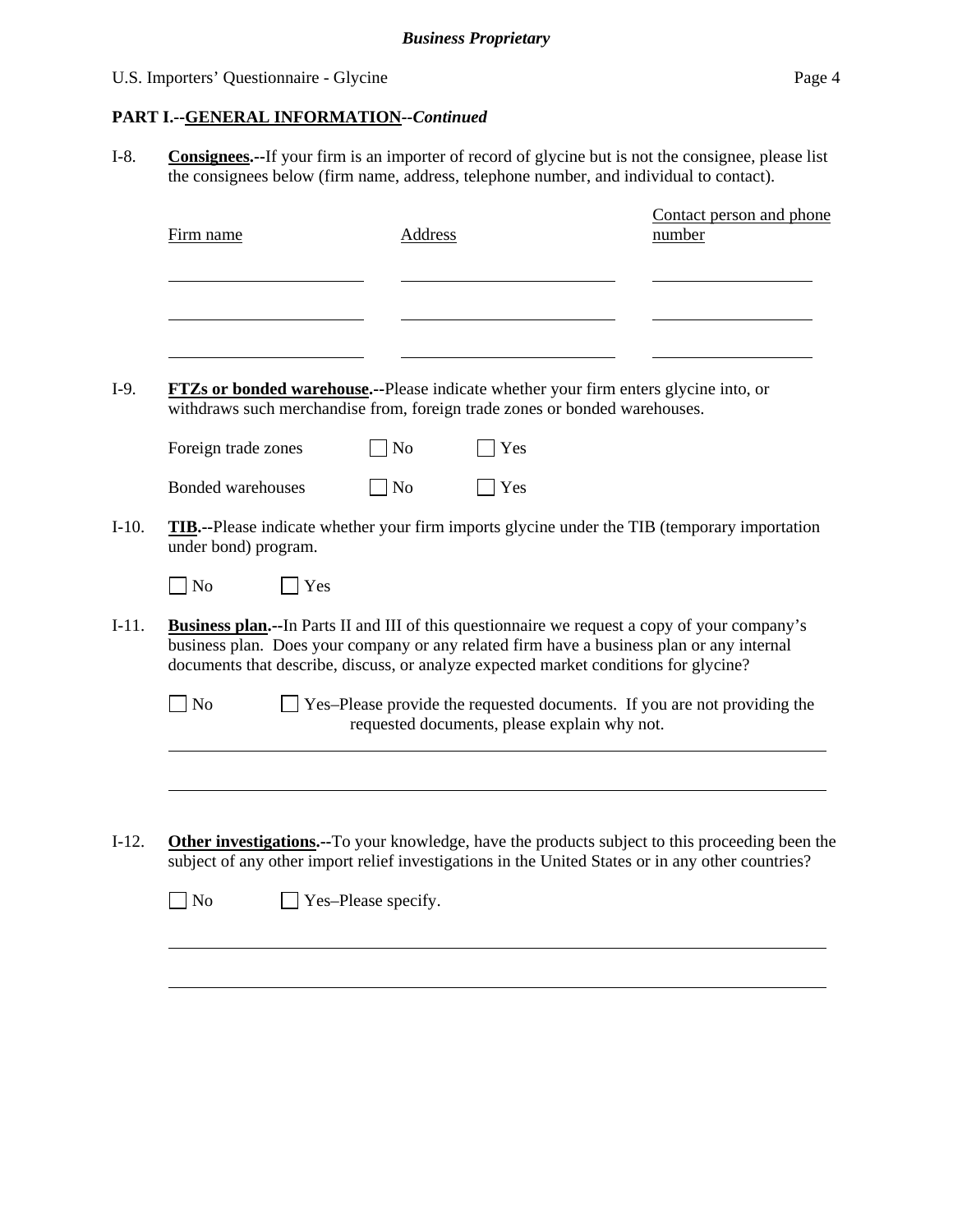#### U.S. Importers' Questionnaire - Glycine Page 5

#### **PART II.--TRADE AND RELATED INFORMATION**

Further information on this part of the questionnaire can be obtained from Stefania Pozzi Porter (202-205- 3177, Stefania.PozziPorter@usitc.gov). **Supply all data requested on a calendar-year basis**.

II-1. Please identify the individual to be contacted regarding the confidential information requested in part II.

|                                                                                                            | $\text{Telephone: } ($ $)$                                                                             |
|------------------------------------------------------------------------------------------------------------|--------------------------------------------------------------------------------------------------------|
| Fax: $($ )                                                                                                 |                                                                                                        |
|                                                                                                            | <b>Changes in operations.</b> --Please indicate whether your firm has experienced any of the following |
| changes in relation to the importation of glycine since January 1, 2005.<br>(check as many as appropriate) | (please describe)                                                                                      |
| office/warehouse openings                                                                                  |                                                                                                        |
| office/warehouse closings                                                                                  |                                                                                                        |
|                                                                                                            |                                                                                                        |
|                                                                                                            | <u> 1989 - Johann Stein, fransk politik (d. 1989)</u>                                                  |
|                                                                                                            |                                                                                                        |
|                                                                                                            |                                                                                                        |
| prolonged shutdowns or<br>importation curtailments                                                         |                                                                                                        |
| revised labor agreements                                                                                   |                                                                                                        |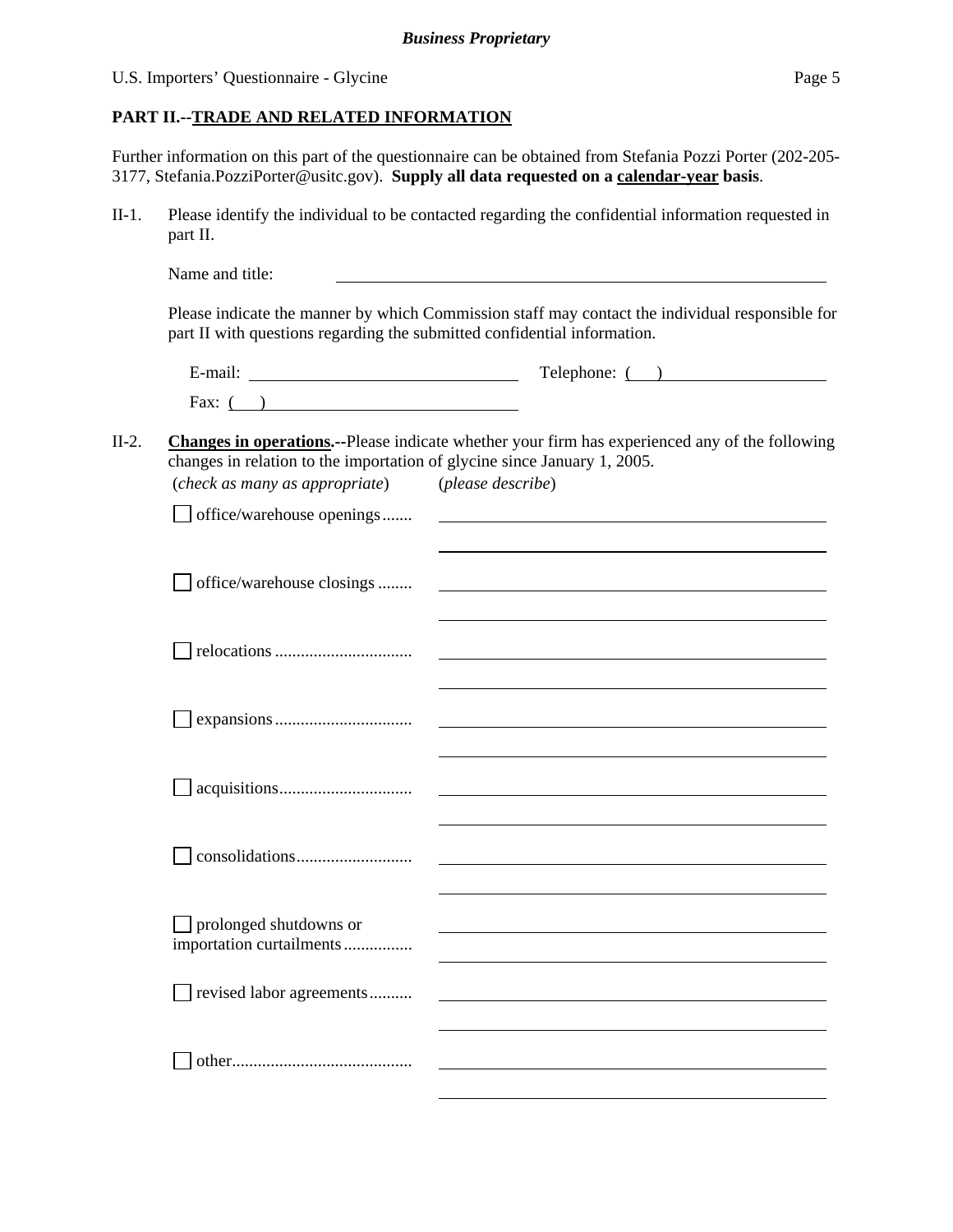## U.S. Importers' Questionnaire - Glycine Page 6

## **PART II.--TRADE AND RELATED INFORMATION***--Continued*

| II-3.   | Anticipated changes in operations.--Does your firm anticipate any changes in the character of<br>your operations or organization (as noted above) relating to the importation of glycine in the<br>future?                                                                                                                      |
|---------|---------------------------------------------------------------------------------------------------------------------------------------------------------------------------------------------------------------------------------------------------------------------------------------------------------------------------------|
|         | $\vert$ No<br>Yes-Supply details as to the time, nature, and significance of such changes<br>and provide underlying assumptions, along with relevant portions of<br>business plans or other supporting documentation that address this<br>issue.                                                                                |
|         |                                                                                                                                                                                                                                                                                                                                 |
| $II-4.$ | <b>Anticipated changes in operations in the event the order is revoked.</b> --Would your firm<br>anticipate any changes in the character of your operations or organization (as noted above)<br>relating to the importation of glycine in the future if the antidumping duty order on glycine from<br>China were to be revoked? |
|         | $\blacksquare$ No<br>Yes-Supply details as to the time, nature, and significance of such changes<br>and provide underlying assumptions, along with relevant portions of<br>business plans or other supporting documentation that address this<br>issue.                                                                         |
|         |                                                                                                                                                                                                                                                                                                                                 |
| $II-5.$ | <b>Arranged imports.</b> --Has your firm imported or arranged for the importation of glycine from<br>China for delivery after December 31, 2010?                                                                                                                                                                                |
|         | $\vert$ No<br>Yes--Indicate when such orders are to be delivered and the quantities<br>involved.                                                                                                                                                                                                                                |
|         |                                                                                                                                                                                                                                                                                                                                 |
| II-6.   | <b>Reasons for importing if producer.</b> --If your firm also produces glycine in the United States,<br>please indicate your reasons for importing this product. If your reasons differ by source, please<br>elaborate.                                                                                                         |
|         |                                                                                                                                                                                                                                                                                                                                 |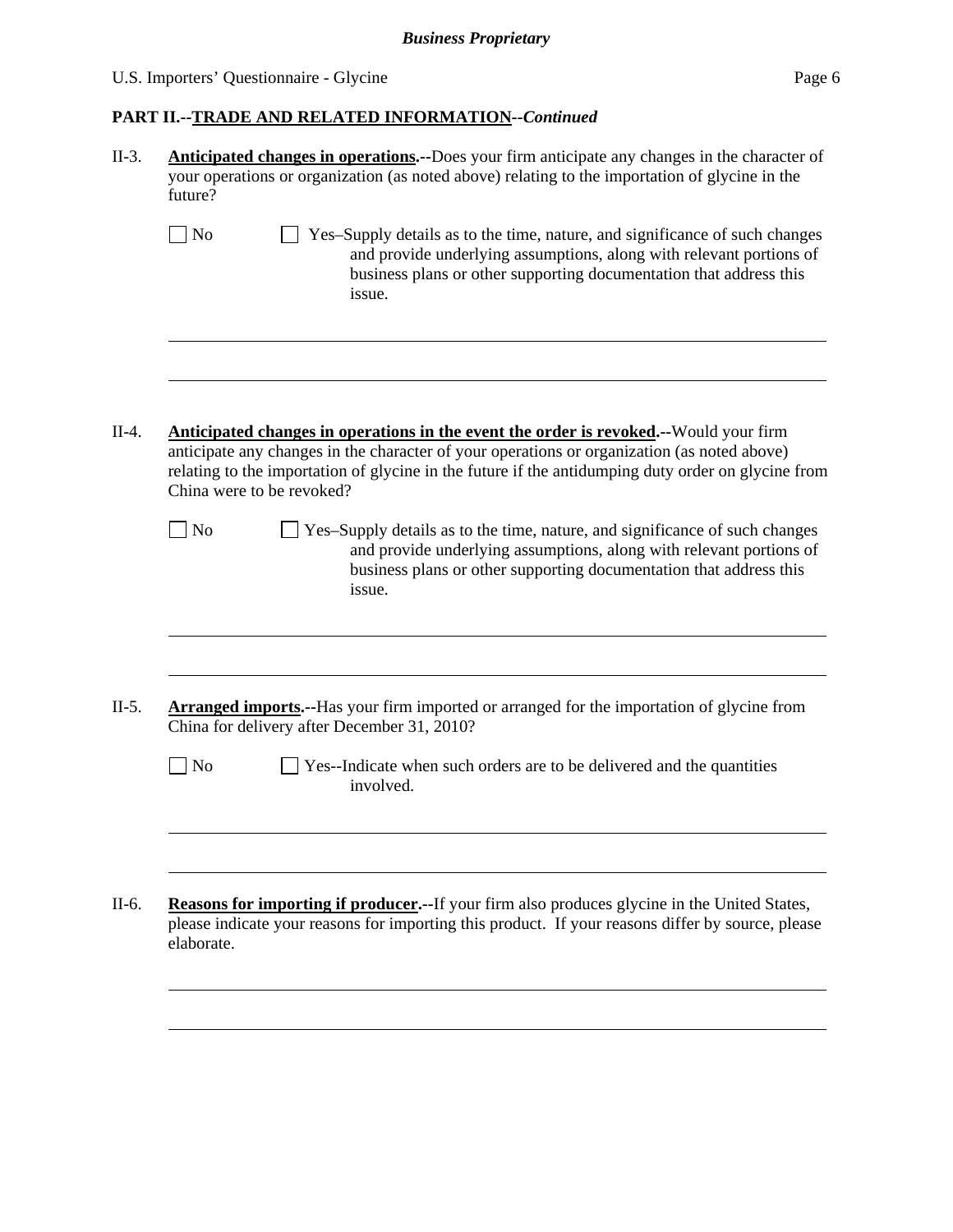#### U.S. Importers' Questionnaire - Glycine Page 7

## **PART II.--TRADE AND RELATED INFORMATION***--Continued*

II-7a. **Imports from CHINA**.--Does your firm import glycine from China?

No.  $\Box$  Yes-- Report your firm's imports and your firm's shipments and inventories of glycine imported from China by your firm during the specified periods. (See definitions in the instruction booklet.)

|                                                                                                                                                                                                                                                                                                                                  |      |      | Quantity (in 1,000 pounds), value (in \$1,000) |               |      |      |
|----------------------------------------------------------------------------------------------------------------------------------------------------------------------------------------------------------------------------------------------------------------------------------------------------------------------------------|------|------|------------------------------------------------|---------------|------|------|
|                                                                                                                                                                                                                                                                                                                                  |      |      |                                                | Calendar year |      |      |
| <b>Item</b>                                                                                                                                                                                                                                                                                                                      | 2005 | 2006 | 2007                                           | 2008          | 2009 | 2010 |
| <b>Beginning-of-period</b><br>inventories (quantity) (A)                                                                                                                                                                                                                                                                         |      |      |                                                |               |      |      |
| Imports:<br>Quantity (B)                                                                                                                                                                                                                                                                                                         |      |      |                                                |               |      |      |
| Value (C)                                                                                                                                                                                                                                                                                                                        |      |      |                                                |               |      |      |
| U.S. shipments:<br><b>Commercial shipments:</b><br>Quantity (D)                                                                                                                                                                                                                                                                  |      |      |                                                |               |      |      |
| Value (E)                                                                                                                                                                                                                                                                                                                        |      |      |                                                |               |      |      |
| Internal consumption/company transfers:                                                                                                                                                                                                                                                                                          |      |      |                                                |               |      |      |
| Quantity (F)                                                                                                                                                                                                                                                                                                                     |      |      |                                                |               |      |      |
| $\overline{\mathsf{Value}}^1$ (G)                                                                                                                                                                                                                                                                                                |      |      |                                                |               |      |      |
| Export shipments: <sup>2</sup><br>Quantity (H)                                                                                                                                                                                                                                                                                   |      |      |                                                |               |      |      |
| Value (I)                                                                                                                                                                                                                                                                                                                        |      |      |                                                |               |      |      |
| <b>End-of-period inventories</b><br>$(quantity)$ (J)                                                                                                                                                                                                                                                                             |      |      |                                                |               |      |      |
| <b>Channels of distribution:</b><br>U.S. shipments to<br>distributors (quantity) (K)                                                                                                                                                                                                                                             |      |      |                                                |               |      |      |
| U.S. shipments to end users<br>(quantity) (L)                                                                                                                                                                                                                                                                                    |      |      |                                                |               |      |      |
| Sales to related firms (including internal consumption) must be valued at fair market value. In the<br>event that you use a different basis for valuing these sales within your company, please specify that<br>basis (e.g., cost, cost plus, etc.) and provide value data using that basis for each period identified<br>above: |      |      |                                                |               |      |      |
| <sup>2</sup> Identify your principal export markets:                                                                                                                                                                                                                                                                             |      |      |                                                |               |      |      |

## **CHINA**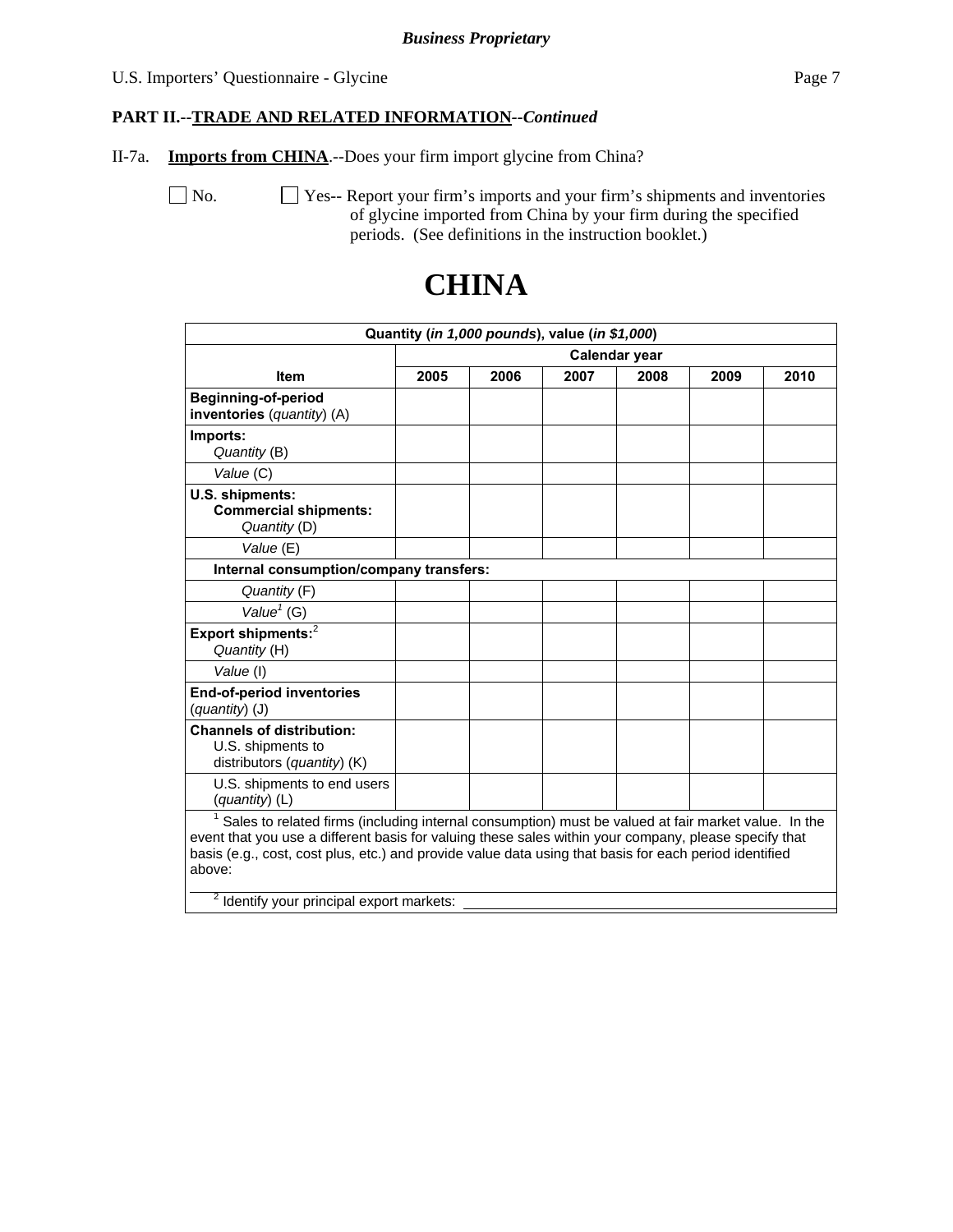#### U.S. Importers' Questionnaire - Glycine Page 8

#### **PART II.--TRADE AND RELATED INFORMATION***--Continued*

II-7b. **Imports from Korea**.--Does your firm import glycine from Korea**?** 

No.  $\Box$  Yes-- Report your firm's imports and your firm's shipments and inventories of glycine imported from Korea by your firm during the specified periods. (See definitions in the instruction booklet.)

|                                                                                                                                                                                                                                                                                                                                     |      |      | Quantity (in 1,000), value (in \$1,000) |      |      |      |
|-------------------------------------------------------------------------------------------------------------------------------------------------------------------------------------------------------------------------------------------------------------------------------------------------------------------------------------|------|------|-----------------------------------------|------|------|------|
| Calendar year                                                                                                                                                                                                                                                                                                                       |      |      |                                         |      |      |      |
| <b>Item</b>                                                                                                                                                                                                                                                                                                                         | 2005 | 2006 | 2007                                    | 2008 | 2009 | 2010 |
| <b>Beginning-of-period</b><br>inventories (quantity) (A)                                                                                                                                                                                                                                                                            |      |      |                                         |      |      |      |
| Imports:<br>Quantity (B)                                                                                                                                                                                                                                                                                                            |      |      |                                         |      |      |      |
| Value (C)                                                                                                                                                                                                                                                                                                                           |      |      |                                         |      |      |      |
| U.S. shipments:<br><b>Commercial shipments:</b><br>Quantity (D)                                                                                                                                                                                                                                                                     |      |      |                                         |      |      |      |
| Value (E)                                                                                                                                                                                                                                                                                                                           |      |      |                                         |      |      |      |
| Internal consumption/company transfers:                                                                                                                                                                                                                                                                                             |      |      |                                         |      |      |      |
| Quantity (F)                                                                                                                                                                                                                                                                                                                        |      |      |                                         |      |      |      |
| Value $1$ (G)                                                                                                                                                                                                                                                                                                                       |      |      |                                         |      |      |      |
| Export shipments: <sup>2</sup><br>Quantity (H)                                                                                                                                                                                                                                                                                      |      |      |                                         |      |      |      |
| Value (I)                                                                                                                                                                                                                                                                                                                           |      |      |                                         |      |      |      |
| <b>End-of-period inventories</b><br>(quantity) (J)                                                                                                                                                                                                                                                                                  |      |      |                                         |      |      |      |
| <b>Channels of distribution:</b><br>U.S. shipments to<br>distributors (quantity) $(K)$                                                                                                                                                                                                                                              |      |      |                                         |      |      |      |
| U.S. shipments to end users<br>$(quantity)$ (L)                                                                                                                                                                                                                                                                                     |      |      |                                         |      |      |      |
| Sales to related firms (including internal consumption) must be valued at fair market value. In the<br>event that you use a different basis for valuing these sales within your company, please specify that<br>basis (e.g., cost, cost plus, etc.) and provide value data using that basis for each of the periods noted<br>above: |      |      |                                         |      |      |      |

## **KOREA**

<sup>2</sup> Identify your principal export markets: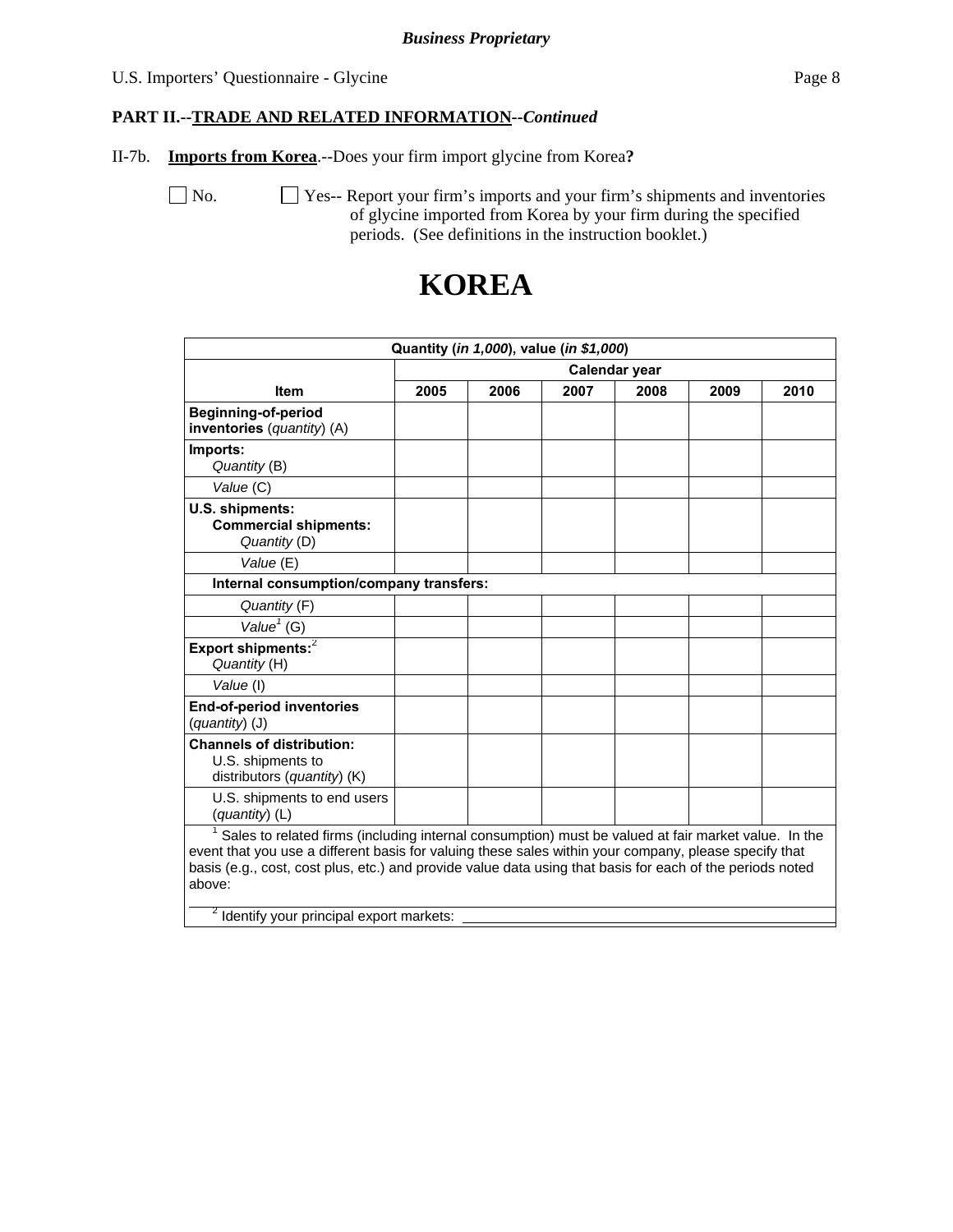#### **PART II.--TRADE AND RELATED INFORMATION***--Continued*

II-7c. **Imports from ALL OTHER SOURCES**.--Does your firm import glycine from countries **other than China and Korea?** 

 No. Yes-- Report your firm's imports and your firm's shipments and inventories of glycine imported from countries other than China and Korea by your firm during the specified periods. (See definitions in the instruction booklet.)

# **ALL OTHER SOURCES COMBINED**

|                                                                                                                                                                                                                                                                                                                                     |      | Quantity (in 1,000), value (in \$1,000) |      |               |      |      |
|-------------------------------------------------------------------------------------------------------------------------------------------------------------------------------------------------------------------------------------------------------------------------------------------------------------------------------------|------|-----------------------------------------|------|---------------|------|------|
|                                                                                                                                                                                                                                                                                                                                     |      |                                         |      | Calendar year |      |      |
| <b>Item</b>                                                                                                                                                                                                                                                                                                                         | 2005 | 2006                                    | 2007 | 2008          | 2009 | 2010 |
| <b>Beginning-of-period</b><br>inventories (quantity) (A)                                                                                                                                                                                                                                                                            |      |                                         |      |               |      |      |
| Imports:<br>Quantity (B)                                                                                                                                                                                                                                                                                                            |      |                                         |      |               |      |      |
| Value (C)                                                                                                                                                                                                                                                                                                                           |      |                                         |      |               |      |      |
| U.S. shipments:<br><b>Commercial shipments:</b><br>Quantity (D)                                                                                                                                                                                                                                                                     |      |                                         |      |               |      |      |
| Value (E)                                                                                                                                                                                                                                                                                                                           |      |                                         |      |               |      |      |
| Internal consumption/company transfers:                                                                                                                                                                                                                                                                                             |      |                                         |      |               |      |      |
| Quantity (F)                                                                                                                                                                                                                                                                                                                        |      |                                         |      |               |      |      |
| Value $1$ (G)                                                                                                                                                                                                                                                                                                                       |      |                                         |      |               |      |      |
| Export shipments: $^2$<br>Quantity (H)                                                                                                                                                                                                                                                                                              |      |                                         |      |               |      |      |
| Value (I)                                                                                                                                                                                                                                                                                                                           |      |                                         |      |               |      |      |
| <b>End-of-period inventories</b><br>$(quantity)$ (J)                                                                                                                                                                                                                                                                                |      |                                         |      |               |      |      |
| <b>Channels of distribution:</b><br>U.S. shipments to<br>distributors (quantity) (K)                                                                                                                                                                                                                                                |      |                                         |      |               |      |      |
| U.S. shipments to end users<br>$(quantity)$ (L)                                                                                                                                                                                                                                                                                     |      |                                         |      |               |      |      |
| Sales to related firms (including internal consumption) must be valued at fair market value. In the<br>event that you use a different basis for valuing these sales within your company, please specify that<br>basis (e.g., cost, cost plus, etc.) and provide value data using that basis for each of the periods noted<br>above: |      |                                         |      |               |      |      |
| <sup>2</sup> Identify your principal export markets:                                                                                                                                                                                                                                                                                |      |                                         |      |               |      |      |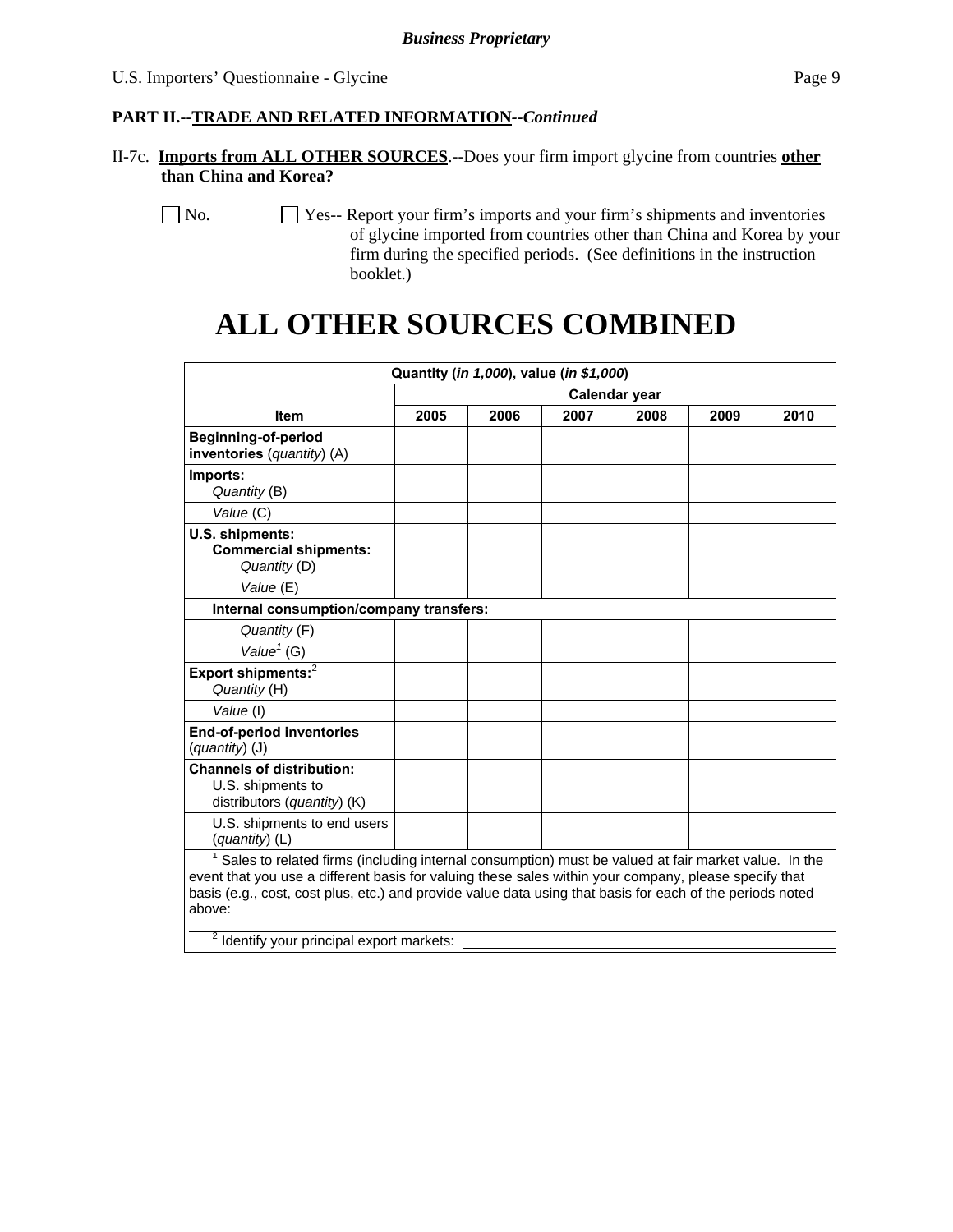#### U.S. Importers' Questionnaire - Glycine Page 10

#### **PART II.--TRADE AND RELATED INFORMATION***--Continued*

#### II-8. **Reconciliation of import data.--**

l

l

(a) Please note that the quantities reported in question II-7 should reconcile as follows in each period (*i.e.*, in each column):

| Reconciliation          |                                                        |  |
|-------------------------|--------------------------------------------------------|--|
| $A + B - D - F - H = J$ | Do these data reconcile? $\Box$ Yes $\Box$ No--(Please |  |
|                         | explain:                                               |  |
| $D + F = K + L$         | Do these data reconcile? $\Box$ Yes $\Box$ No--(Please |  |
|                         | explain:                                               |  |

(b) Please note that the quantities reported for end-of-period inventories should equal the beginning-of-period inventories reported in the subsequent calendar year (*i.e.*, line J of year 2005 should equal line A of year 2006). Do these data reconcile for each adjacent calendar year?

| $\Box$ Yes. | $\Box$ No--Please explain. |
|-------------|----------------------------|
|-------------|----------------------------|

II-9. **Shipments by grade.**—Please report the quantity of your firm's 2010 U.S shipments by grade of glycine from China (based on the actual quality of the glycine, not the market to which it is sold).

| <b>U.S. Shipments</b>       |                            |  |  |  |
|-----------------------------|----------------------------|--|--|--|
| <b>Product</b>              | Quantity (in 1,000 pounds) |  |  |  |
| <b>Pharmaceutical grade</b> |                            |  |  |  |
| USP grade                   |                            |  |  |  |
| <b>Technical grade</b>      |                            |  |  |  |
| Other grade                 |                            |  |  |  |

II-10. **Effect of order.--**Describe the significance of the existing antidumping duty order covering imports of glycine from China in terms of its effect on your firm's imports, U.S. shipments of imports, and inventories. You may wish to compare your firm's operations before and after the imposition of the order.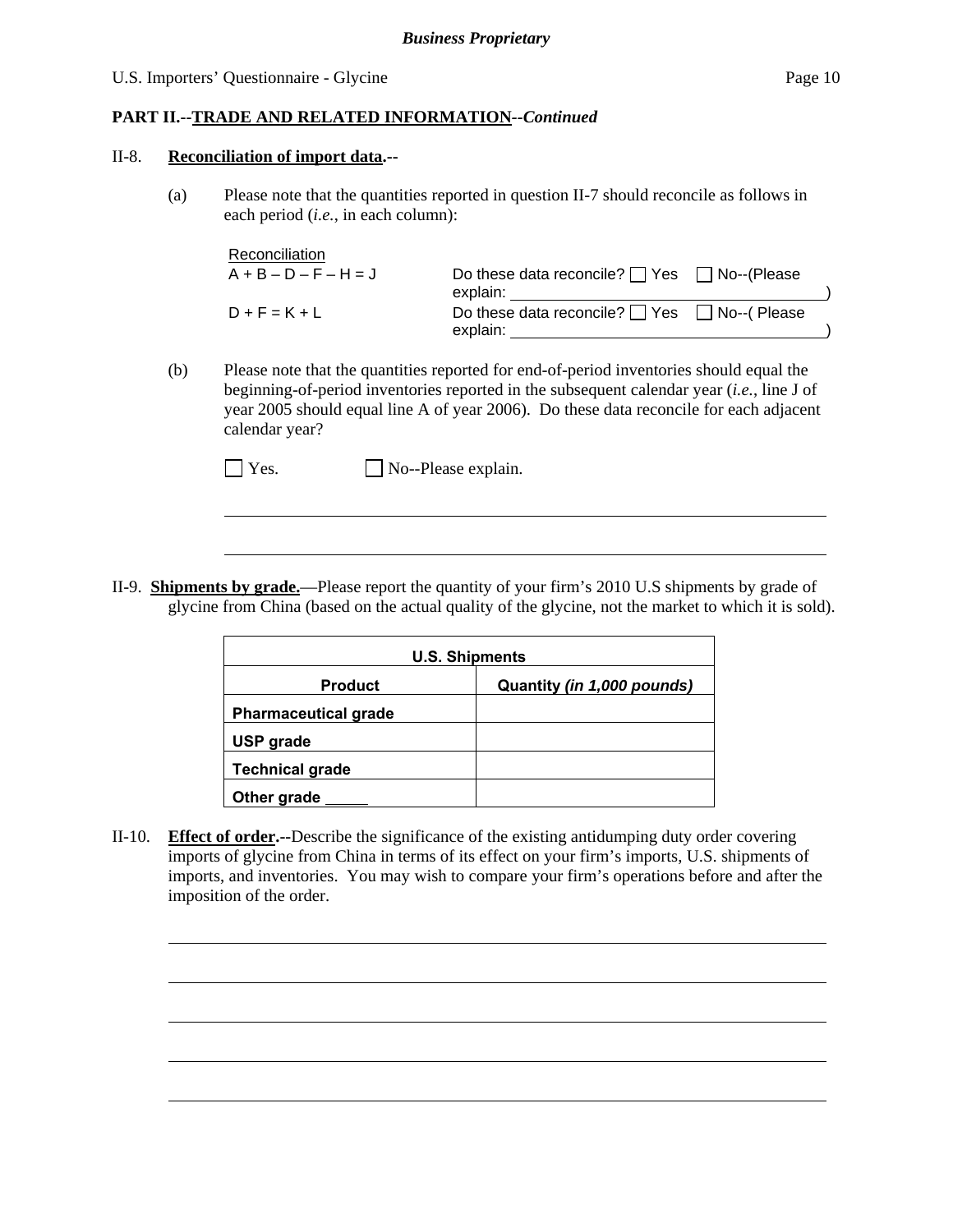$\overline{a}$ 

### **PART II.--TRADE AND RELATED INFORMATION***--Continued*

II-11. **Likely effect of revocation of order.--**Would your firm anticipate any changes in its imports, U.S. shipments of imports, or inventories of glycine in the future if the antidumping duty order on glycine from China were to be revoked?

| $\vert$   No | $\Box$ Yes-Supply details as to the time, nature, and significance of such changes |
|--------------|------------------------------------------------------------------------------------|
|              | and provide underlying assumptions, along with relevant portions of                |
|              | business plans or other supporting documentation for any trends or                 |
|              | projections you may provide.                                                       |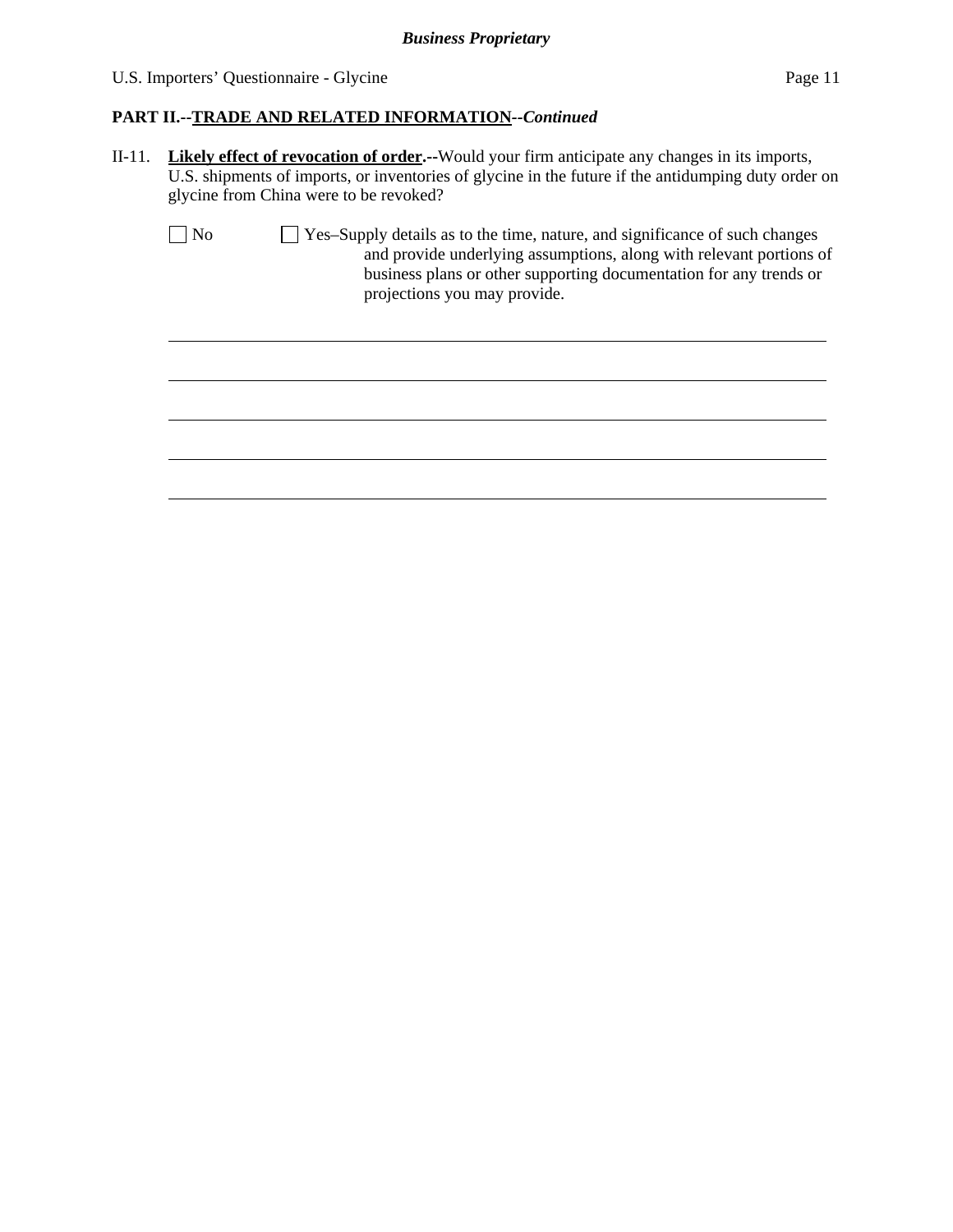#### U.S. Importers' Questionnaire - Glycine Page 12

#### **PART III.--PRICING AND MARKET FACTORS**

Further information on this part of the questionnaire can be obtained from **Aimee Larsen (202-205-3179, Aimee.Larsen@usitc.gov).** 

III-1. Please identify the individual to be contacted regarding the confidential information requested in part III?

Please indicate the manner by which Commission staff may contact the individual responsible for parts II to IV with questions regarding the submitted confidential information.

| $\sim$<br>d-mail:<br>- | Telephone: |
|------------------------|------------|
| Fax:                   |            |

#### **PRICE DATA**

#### III-2. (a) **Does your firm sell glycine that is imported to unrelated U.S. firms?**  No Yes

If yes, please report the quarterly quantity and value data for your commercial shipments to unrelated U.S. firm since 2005 of the products on the following page (III-3a and III-3b). Please note that the total value dollar values for imported glycine sold to unrelated customers should be f.o.b., U.S. point of shipment and should not include U.S.-inland transportation costs to your first U.S. warehouse or storage facility. Total dollar values should reflect the *final net* amount paid to you (i.e., should be net of all deductions for discounts or rebates). See instruction booklet.

### (b) **Does your firm import glycine for your own use?**

 $\Box$  No  $\Box$  Yes

If yes, please report the quarterly quantity and value data for your imports since 2005 of the products on pages 17-19 (III-3c and III-3d). Please report these values on a delivered basis, (net of returns, discounts, allowances, and rebates), including all ocean freight and U.S.-inland freight costs for delivery to your facility.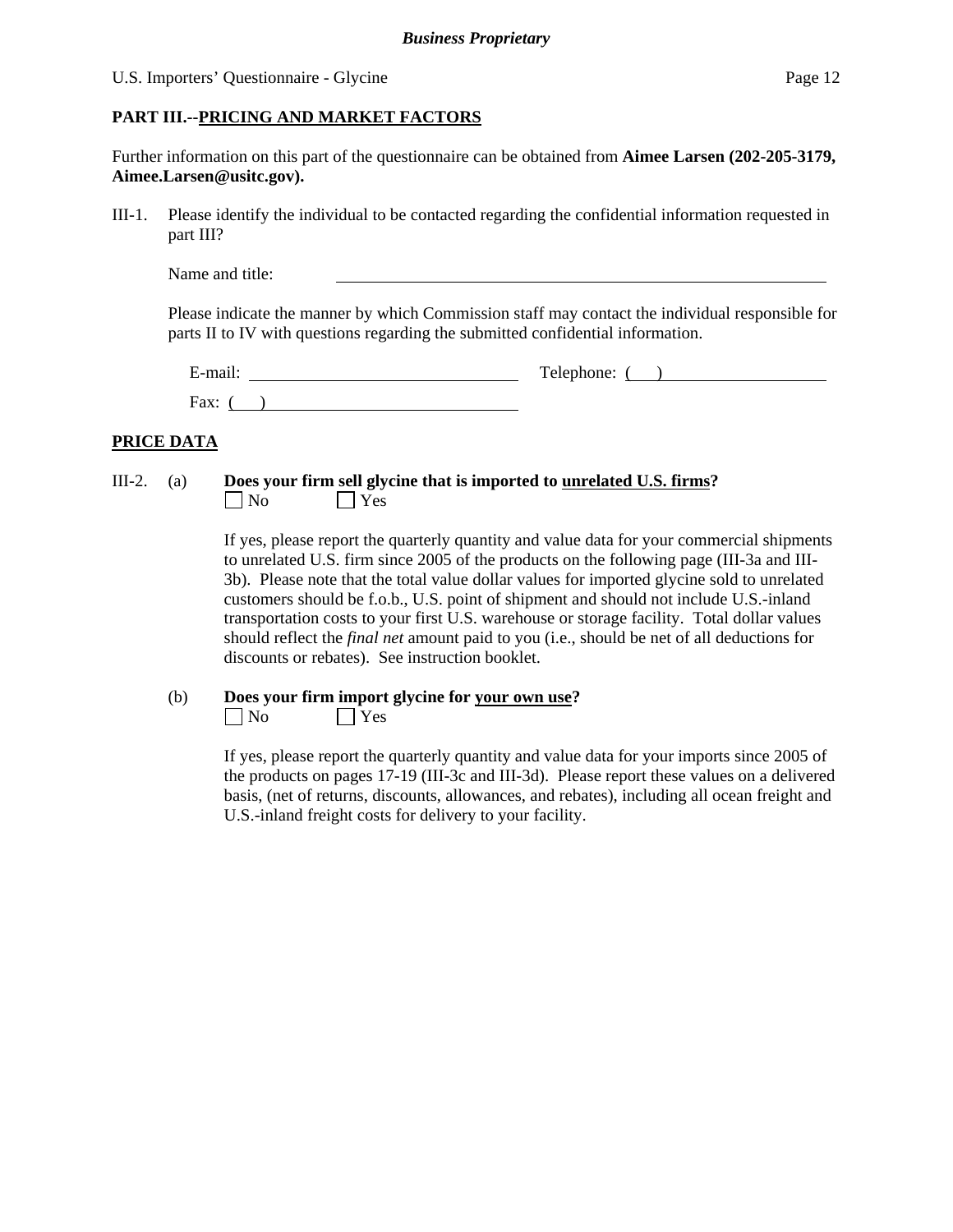- *Product 1***.-- Pharmaceutical-grade** glycineA white, odorless, crystalline powder with a sweet taste, having an assay (glycine content) of 98.5 percent to 101.5 percent (dry basis), and with no more than 70 ppm chloride, no more than 65 ppm sulfate, and no more than 10 ppm heavy metals.
- *Product 2***.-- USP-grade** glycineA white, odorless, crystalline powder with a sweet taste, having an assay (glycine content) of 98.5 percent to 101.5 percent (dry basis), and with no more than 70 ppm chloride, no more than 65 ppm sulfate, no more than 20 ppm heavy metals, and not otherwise qualifying as pharmaceutical-grade glycine.
- *Product 3***.--Technical-grade** glycine **-** A white, off-white, or slightly yellow crystalline powder, having an assay (glycine content) of 98.5 percent to 101.5 percent (dry basis), with no more than 200 ppm sulfates, and not otherwise qualifying as USP-grade glycine.

**Note.—The pricing product data should reflect the end use for which the glycine in question is sold. The purity requirements listed for each pricing product reflect minimum purity requirements for end users in those markets. Any glycine that could be sold into a higher purity end use but is not should be recorded as a sale to the market into which it is sold. For example, if a producer produces glycine meeting the specifications for use in deodorant applications (USP grade) but sells that product for metal complexing (technical grade), that sale should be recorded as a technical grade sale.**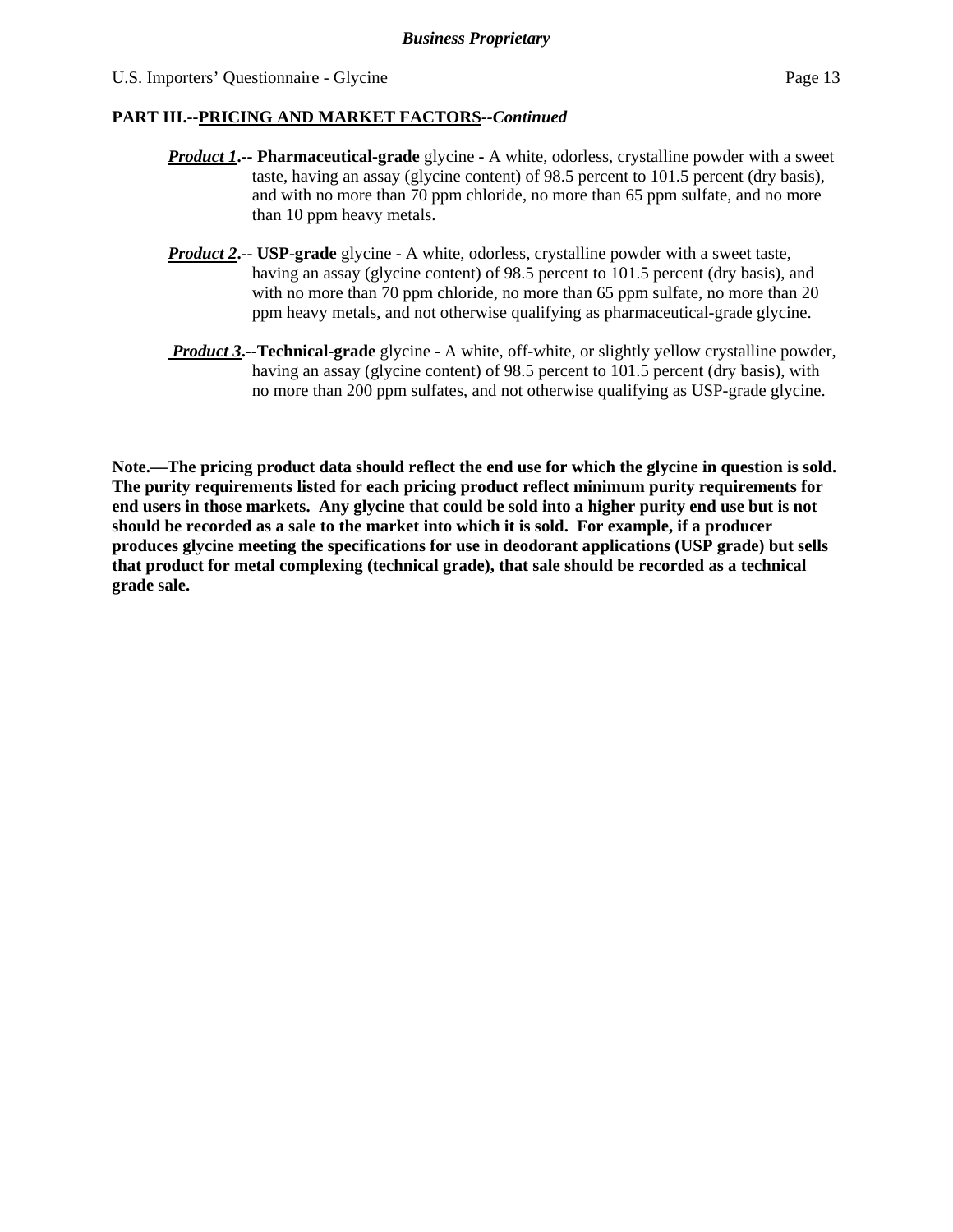III-3a **Price data (China).**--Report below the quarterly price data for pricing products<sup>2</sup> imported from China and sold by your firm.

## **CHINA**

| (Quantity in pounds, value in dollars) |                         |              |                |              |                        |       |
|----------------------------------------|-------------------------|--------------|----------------|--------------|------------------------|-------|
|                                        | <b>Product 1- Pharm</b> |              | Product 2- USP |              | <b>Product 3- Tech</b> |       |
| <b>Period of shipment</b>              | Quantity                | <b>Value</b> | Quantity       | <b>Value</b> | Quantity               | Value |
| 2005:                                  |                         |              |                |              |                        |       |
| January-March                          |                         |              |                |              |                        |       |
| April-June                             |                         |              |                |              |                        |       |
| July-September                         |                         |              |                |              |                        |       |
| October-December                       |                         |              |                |              |                        |       |
| 2006:                                  |                         |              |                |              |                        |       |
| January-March                          |                         |              |                |              |                        |       |
| April-June                             |                         |              |                |              |                        |       |
| July-September                         |                         |              |                |              |                        |       |
| October-December                       |                         |              |                |              |                        |       |
| 2007:                                  |                         |              |                |              |                        |       |
| January-March                          |                         |              |                |              |                        |       |
| April-June                             |                         |              |                |              |                        |       |
| July-September                         |                         |              |                |              |                        |       |
| October-December                       |                         |              |                |              |                        |       |
| 2008:                                  |                         |              |                |              |                        |       |
| January-March                          |                         |              |                |              |                        |       |
| April-June                             |                         |              |                |              |                        |       |
| July-September                         |                         |              |                |              |                        |       |
| October-December                       |                         |              |                |              |                        |       |
| 2009:                                  |                         |              |                |              |                        |       |
| January-March                          |                         |              |                |              |                        |       |
| April-June                             |                         |              |                |              |                        |       |
| July-September                         |                         |              |                |              |                        |       |
| October-December                       |                         |              |                |              |                        |       |
| 2010:                                  |                         |              |                |              |                        |       |
| January-March                          |                         |              |                |              |                        |       |
| April-June                             |                         |              |                |              |                        |       |
| July-September                         |                         |              |                |              |                        |       |
| October-December                       |                         |              |                |              |                        |       |
|                                        |                         |              |                |              |                        |       |

<sup>1</sup> Net values (*i.e.*, gross sales values less all discounts, allowances, rebates, prepaid freight, and the value of

returned goods), f.o.b. your U.S. point of shipment.<br><sup>2</sup> Pricing product definitions are provided on the second page of Part IV.

**Note.--**If your product does not exactly meet the product specifications but is competitive with the specified product, provide a description of your product:

Product 1:

Product 2: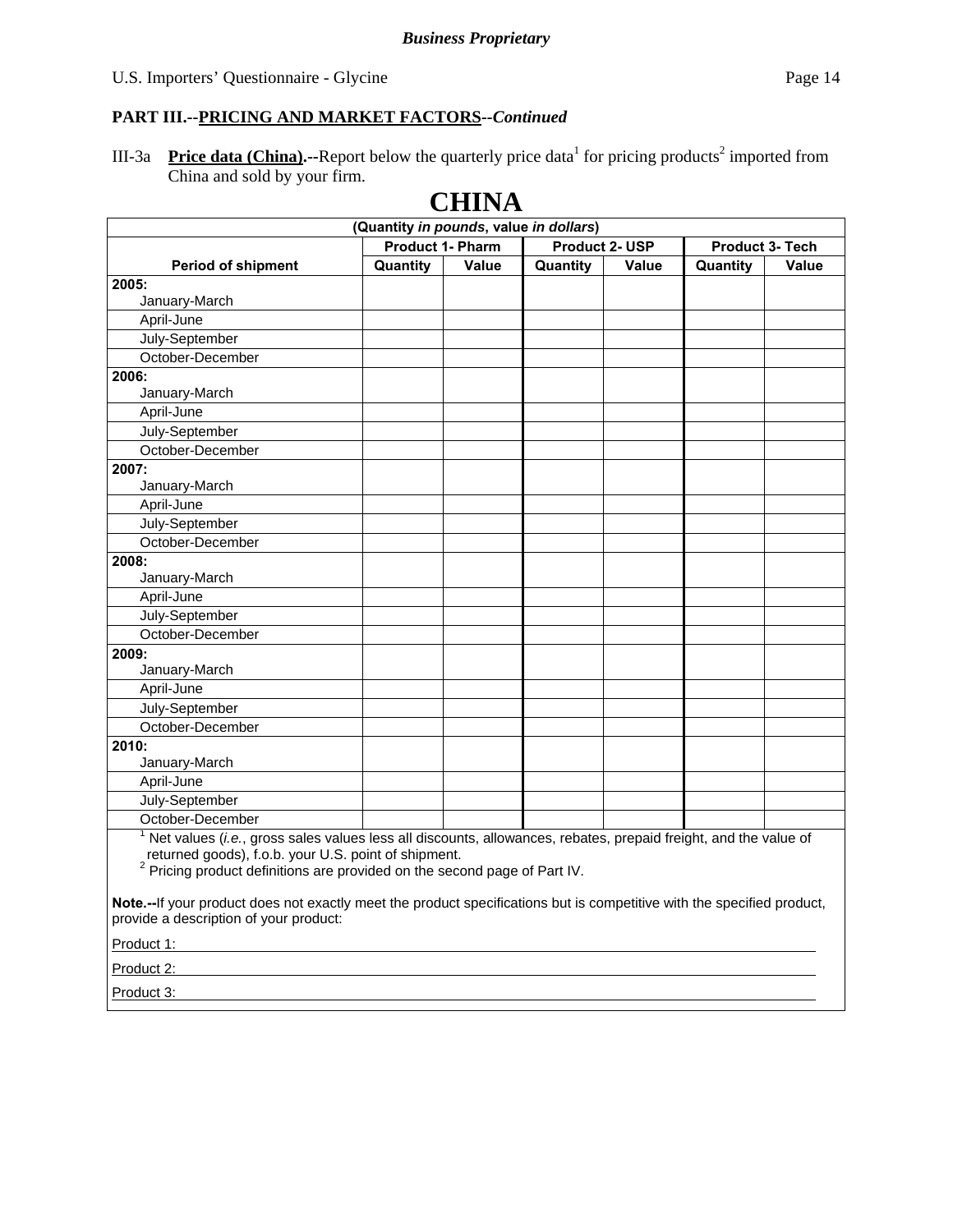III-3b. Price data (nonsubject)--Report below the quarterly price data<sup>1</sup> for pricing products<sup>2</sup> imported from your largest other country source (other than China) and sold by your firm.

**Nonsubject Country #1:** 

| (Quantity in pounds, value in dollars)                                                                                                                               |          |       |          |       |          |       |  |
|----------------------------------------------------------------------------------------------------------------------------------------------------------------------|----------|-------|----------|-------|----------|-------|--|
| <b>Product 1- Pharm</b><br><b>Product 2- USP</b><br>Product 3- Tech                                                                                                  |          |       |          |       |          |       |  |
| <b>Period of shipment</b>                                                                                                                                            | Quantity | Value | Quantity | Value | Quantity | Value |  |
| 2005:                                                                                                                                                                |          |       |          |       |          |       |  |
| January-March                                                                                                                                                        |          |       |          |       |          |       |  |
| April-June                                                                                                                                                           |          |       |          |       |          |       |  |
| July-September                                                                                                                                                       |          |       |          |       |          |       |  |
| October-December                                                                                                                                                     |          |       |          |       |          |       |  |
| 2006:                                                                                                                                                                |          |       |          |       |          |       |  |
| January-March                                                                                                                                                        |          |       |          |       |          |       |  |
| April-June                                                                                                                                                           |          |       |          |       |          |       |  |
| July-September                                                                                                                                                       |          |       |          |       |          |       |  |
| October-December                                                                                                                                                     |          |       |          |       |          |       |  |
| 2007:                                                                                                                                                                |          |       |          |       |          |       |  |
| January-March                                                                                                                                                        |          |       |          |       |          |       |  |
| April-June                                                                                                                                                           |          |       |          |       |          |       |  |
| July-September                                                                                                                                                       |          |       |          |       |          |       |  |
| October-December                                                                                                                                                     |          |       |          |       |          |       |  |
| 2008:                                                                                                                                                                |          |       |          |       |          |       |  |
| January-March                                                                                                                                                        |          |       |          |       |          |       |  |
| April-June                                                                                                                                                           |          |       |          |       |          |       |  |
| July-September                                                                                                                                                       |          |       |          |       |          |       |  |
| October-December                                                                                                                                                     |          |       |          |       |          |       |  |
| 2009:                                                                                                                                                                |          |       |          |       |          |       |  |
| January-March                                                                                                                                                        |          |       |          |       |          |       |  |
| April-June                                                                                                                                                           |          |       |          |       |          |       |  |
| July-September                                                                                                                                                       |          |       |          |       |          |       |  |
| October-December                                                                                                                                                     |          |       |          |       |          |       |  |
| 2010:                                                                                                                                                                |          |       |          |       |          |       |  |
| January-March                                                                                                                                                        |          |       |          |       |          |       |  |
| April-June                                                                                                                                                           |          |       |          |       |          |       |  |
| July-September                                                                                                                                                       |          |       |          |       |          |       |  |
| October-December                                                                                                                                                     |          |       |          |       |          |       |  |
| Net values (i.e., gross sales values less all discounts, allowances, rebates, prepaid freight, and the value of<br>returned goods) f o b your U.S. point of shipment |          |       |          |       |          |       |  |

returned goods), f.o.b. your U.S. point of shipment.<br><sup>2</sup> Pricing product definitions are provided on the second page of Part IV.

**Note.--**If your product does not exactly meet the product specifications but is competitive with the specified product, provide a description of your product:

Product 1:

Product 2: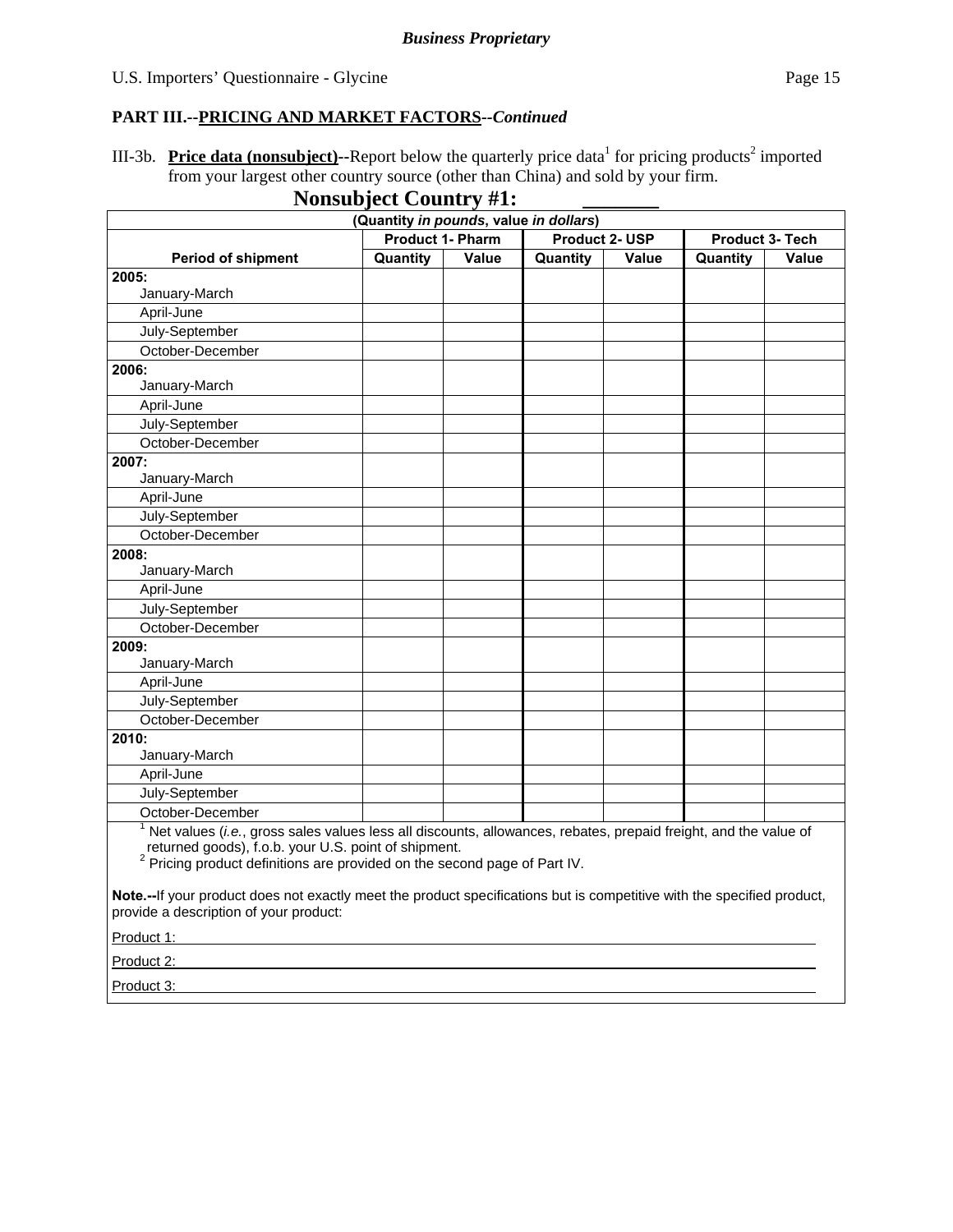#### **Nonsubject Country #2: (Quantity** *in pounds***, value** *in dollars***) Period of shipment Product 1- Pharm Product 2- USP Product 3- Tech Quantity Value Quantity Value Quantity Value 2005:**  January-March April-June July-September October-December **2006:**  January-March April-June July-September October-December **2007:**  January-March April-June July-September October-December **2008:**  January-March April-June July-September October-December **2009:**  January-March April-June July-September October-December **2010:**  January-March April-June July-September October-December <sup>1</sup> Net values (*i.e.*, gross sales values less all discounts, allowances, rebates, prepaid freight, and the value of returned goods), f.o.b. your U.S. point of shipment.<br><sup>2</sup> Pricing product definitions are provided on the second page of Part IV.

#### III-3b. **Price data (Nonsubject).--***Continued*

**Note.--**If your product does not exactly meet the product specifications but is competitive with the specified product, provide a description of your product:

Product 1:

Product 2: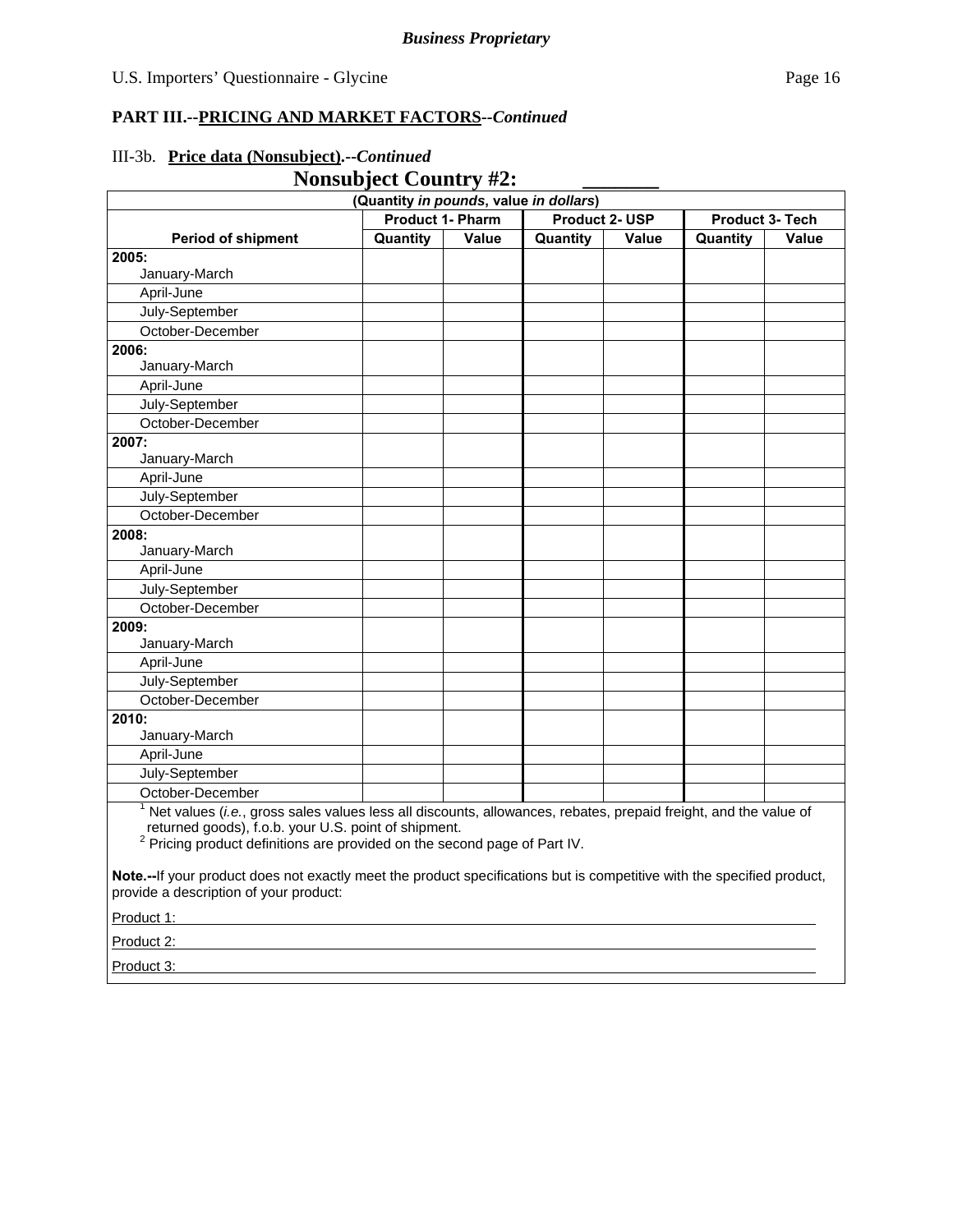#### III-3c. Price data for internal consumption (China).--Report below the quarterly price data<sup>1</sup> for pricing products<sup>2</sup> imported from China for your own use.

| <b>CHINA</b>                                                                                                                 |                         |       |                       |              |                 |              |
|------------------------------------------------------------------------------------------------------------------------------|-------------------------|-------|-----------------------|--------------|-----------------|--------------|
| (Quantity in pounds, value in dollars)                                                                                       |                         |       |                       |              |                 |              |
|                                                                                                                              | <b>Product 1- Pharm</b> |       | <b>Product 2- USP</b> |              | Product 3- Tech |              |
| <b>Period of shipment</b>                                                                                                    | Quantity                | Value | Quantity              | <b>Value</b> | Quantity        | <b>Value</b> |
| 2005:                                                                                                                        |                         |       |                       |              |                 |              |
| January-March                                                                                                                |                         |       |                       |              |                 |              |
| April-June                                                                                                                   |                         |       |                       |              |                 |              |
| July-September                                                                                                               |                         |       |                       |              |                 |              |
| October-December                                                                                                             |                         |       |                       |              |                 |              |
| 2006:                                                                                                                        |                         |       |                       |              |                 |              |
| January-March                                                                                                                |                         |       |                       |              |                 |              |
| April-June                                                                                                                   |                         |       |                       |              |                 |              |
| July-September                                                                                                               |                         |       |                       |              |                 |              |
| October-December                                                                                                             |                         |       |                       |              |                 |              |
| 2007:                                                                                                                        |                         |       |                       |              |                 |              |
| January-March                                                                                                                |                         |       |                       |              |                 |              |
| April-June                                                                                                                   |                         |       |                       |              |                 |              |
| July-September                                                                                                               |                         |       |                       |              |                 |              |
| October-December                                                                                                             |                         |       |                       |              |                 |              |
| 2008:                                                                                                                        |                         |       |                       |              |                 |              |
| January-March                                                                                                                |                         |       |                       |              |                 |              |
| April-June                                                                                                                   |                         |       |                       |              |                 |              |
| July-September                                                                                                               |                         |       |                       |              |                 |              |
| October-December                                                                                                             |                         |       |                       |              |                 |              |
| 2009:                                                                                                                        |                         |       |                       |              |                 |              |
| January-March                                                                                                                |                         |       |                       |              |                 |              |
| April-June                                                                                                                   |                         |       |                       |              |                 |              |
| July-September                                                                                                               |                         |       |                       |              |                 |              |
| October-December                                                                                                             |                         |       |                       |              |                 |              |
| 2010:                                                                                                                        |                         |       |                       |              |                 |              |
| January-March                                                                                                                |                         |       |                       |              |                 |              |
| April-June                                                                                                                   |                         |       |                       |              |                 |              |
| July-September                                                                                                               |                         |       |                       |              |                 |              |
| October-December                                                                                                             |                         |       |                       |              |                 |              |
| <sup>1</sup> Dolivered basis (i.e., not of returns, discounts, allowances, and rebates), including all ocean freight and LLS |                         |       |                       |              |                 |              |

**CHINA** 

 Delivered basis (*i.e.*, net of returns, discounts, allowances, and rebates), including all ocean freight and U.S. inland freight costs for delivery to your facility.

 $2$  Pricing product definitions are provided on the second page of Part IV.

**Note.--**If your product does not exactly meet the product specifications but is competitive with the specified product, provide a description of your product:

Product 1:

Product 2: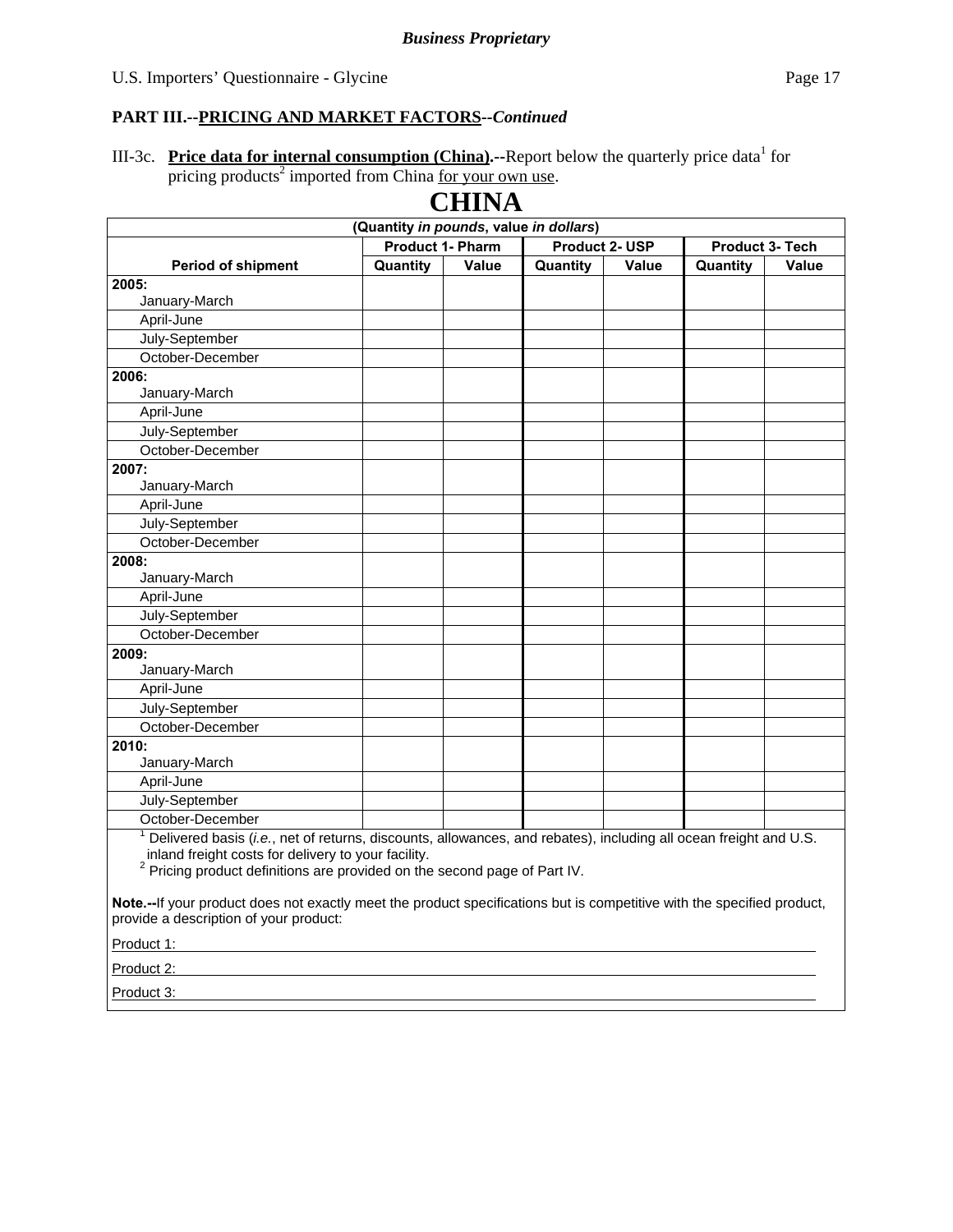#### U.S. Importers' Questionnaire - Glycine Page 18

#### **PART III.--PRICING AND MARKET FACTORS***--Continued*

III-3d. Price data for internal consumption (nonsubject)--Report below the quarterly price data<sup>1</sup> for pricing products<sup>2</sup> imported from your largest other country source (other than China) for your own use.

|                                                                            | (Quantity in pounds, value in dollars) |       |          |              |          |       |
|----------------------------------------------------------------------------|----------------------------------------|-------|----------|--------------|----------|-------|
| <b>Product 1- Pharm</b><br><b>Product 2- USP</b><br><b>Product 3- Tech</b> |                                        |       |          |              |          |       |
| <b>Period of shipment</b>                                                  | Quantity                               | Value | Quantity | <b>Value</b> | Quantity | Value |
| 2005:                                                                      |                                        |       |          |              |          |       |
| January-March                                                              |                                        |       |          |              |          |       |
| April-June                                                                 |                                        |       |          |              |          |       |
| July-September                                                             |                                        |       |          |              |          |       |
| October-December                                                           |                                        |       |          |              |          |       |
| 2006:                                                                      |                                        |       |          |              |          |       |
| January-March                                                              |                                        |       |          |              |          |       |
| April-June                                                                 |                                        |       |          |              |          |       |
| July-September                                                             |                                        |       |          |              |          |       |
| October-December                                                           |                                        |       |          |              |          |       |
| 2007:                                                                      |                                        |       |          |              |          |       |
| January-March                                                              |                                        |       |          |              |          |       |
| April-June                                                                 |                                        |       |          |              |          |       |
| July-September                                                             |                                        |       |          |              |          |       |
| October-December                                                           |                                        |       |          |              |          |       |
| 2008:                                                                      |                                        |       |          |              |          |       |
| January-March                                                              |                                        |       |          |              |          |       |
| April-June                                                                 |                                        |       |          |              |          |       |
| July-September                                                             |                                        |       |          |              |          |       |
| October-December                                                           |                                        |       |          |              |          |       |
| 2009:                                                                      |                                        |       |          |              |          |       |
| January-March                                                              |                                        |       |          |              |          |       |
| April-June                                                                 |                                        |       |          |              |          |       |
| July-September                                                             |                                        |       |          |              |          |       |
| October-December                                                           |                                        |       |          |              |          |       |
| 2010:                                                                      |                                        |       |          |              |          |       |
| January-March                                                              |                                        |       |          |              |          |       |
| April-June                                                                 |                                        |       |          |              |          |       |
| July-September                                                             |                                        |       |          |              |          |       |
| October-December                                                           |                                        |       |          |              |          |       |

**Note.--**If your product does not exactly meet the product specifications but is competitive with the specified product,

provide a description of your product:

Product 1:

Product 2: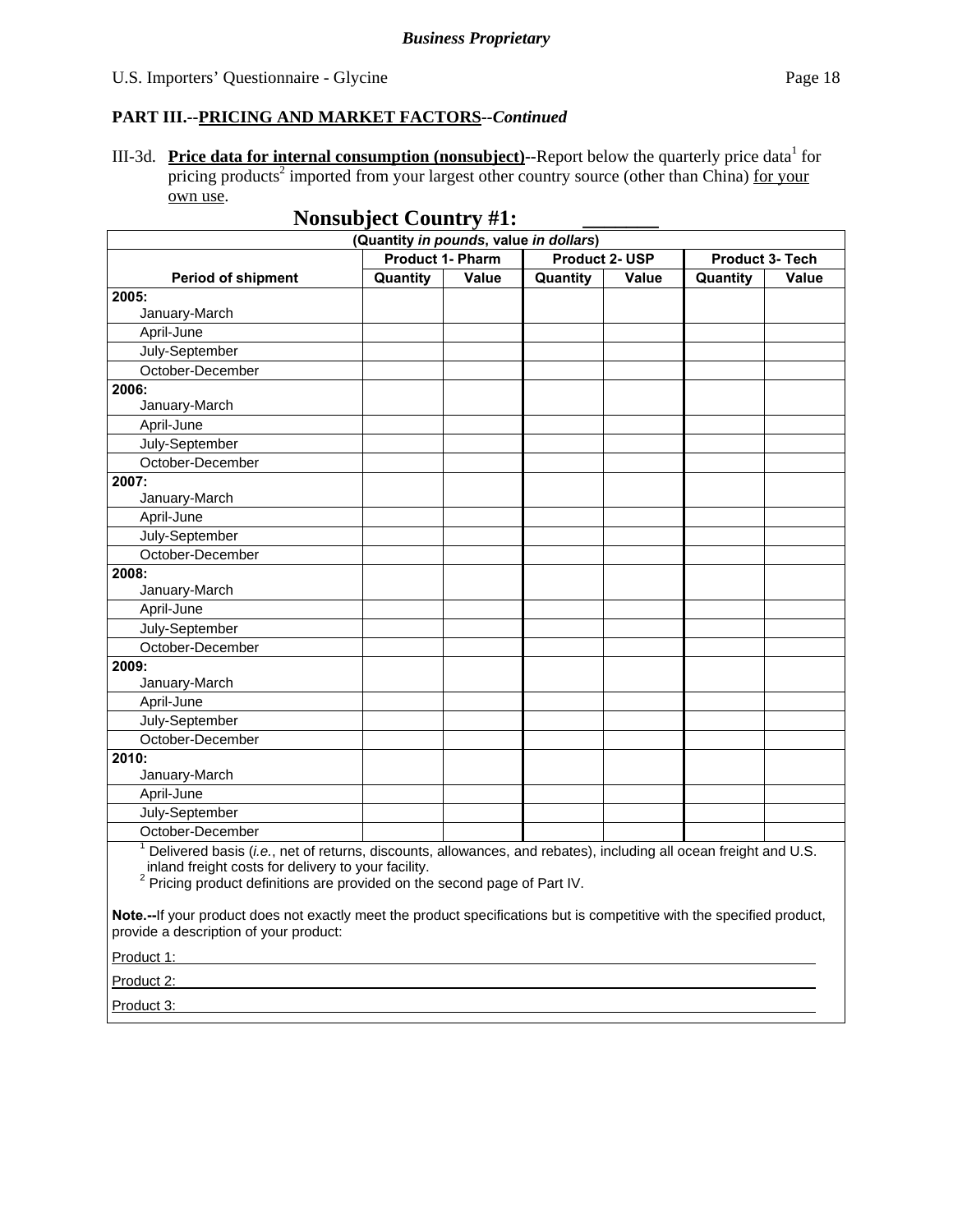#### **Nonsubject Country #2: (Quantity** *in pounds***, value** *in dollars***) Period of shipment Product 1- Pharm Product 2- USP Product 3- Tech Quantity Value Quantity Value Quantity Value 2005:**  January-March April-June July-September October-December **2006:**  January-March April-June July-September October-December **2007:**  January-March April-June July-September October-December **2008:**  January-March April-June

## III-3d. **Price data (Nonsubject).--***Continued*

<sup>1</sup> Delivered basis (*i.e.*, net of returns, discounts, allowances, and rebates), including all ocean freight and U.S.

inland freight costs for delivery to your facility. 2 Pricing product definitions are provided on the second page of Part IV.

**Note.--**If your product does not exactly meet the product specifications but is competitive with the specified product, provide a description of your product:

Product 1:

July-September October-December

January-March April-June July-September October-December

January-March April-June July-September October-December

**2009:** 

**2010:** 

Product 2: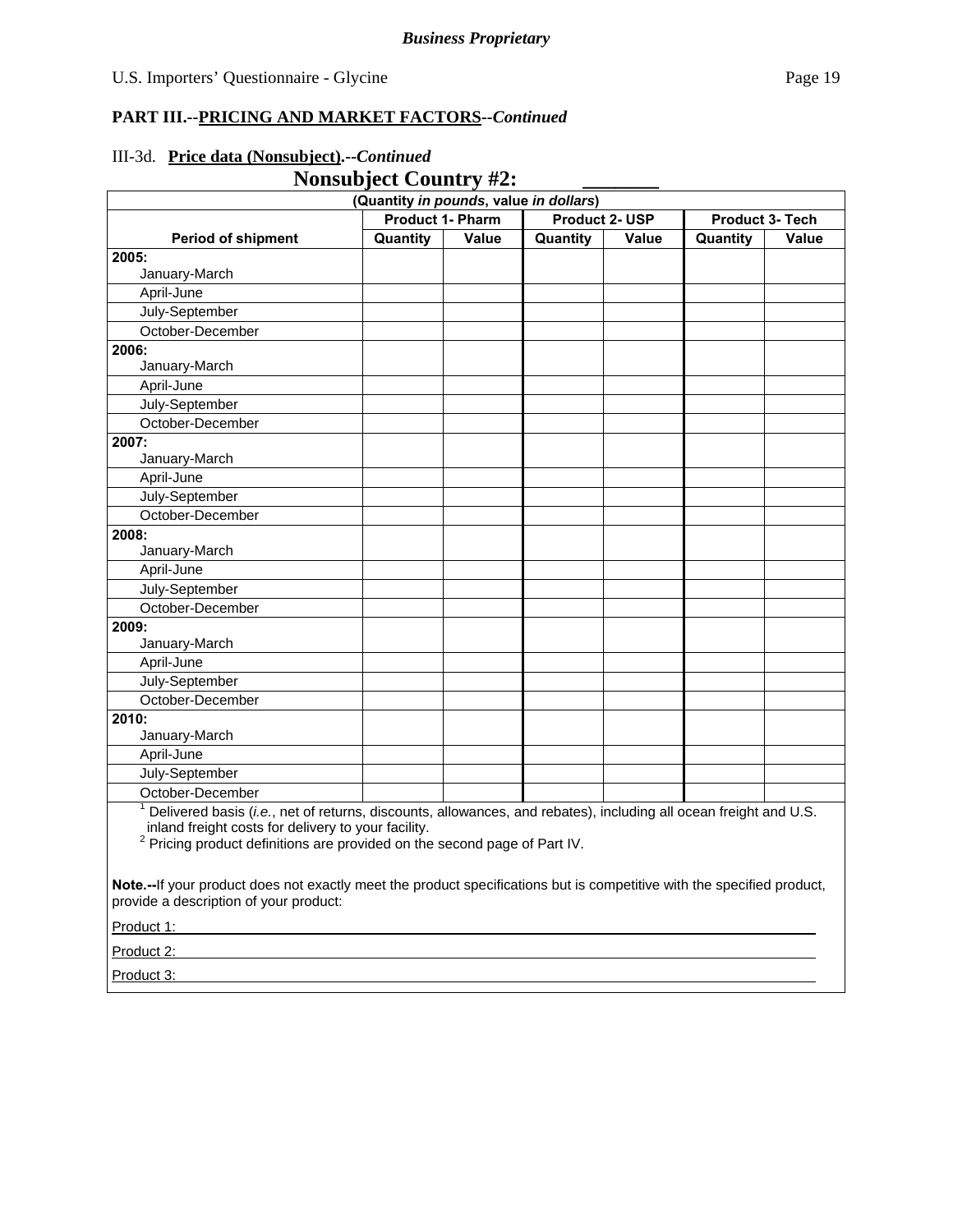## U.S. Importers' Questionnaire - Glycine Page 20

| $III-4.$ | <b>Price setting.</b> -- How does your firm determine the prices that it charges for sales of China (check<br>all that apply)? If your firm issues price lists, please include a copy of a recent price list with<br>your submission. If your price list is large, please only submit some sample pages. |                                                                                                                                                                                                                               |                                      |                                                                                                                                                                                                                                                                                                                |  |  |  |  |  |
|----------|----------------------------------------------------------------------------------------------------------------------------------------------------------------------------------------------------------------------------------------------------------------------------------------------------------|-------------------------------------------------------------------------------------------------------------------------------------------------------------------------------------------------------------------------------|--------------------------------------|----------------------------------------------------------------------------------------------------------------------------------------------------------------------------------------------------------------------------------------------------------------------------------------------------------------|--|--|--|--|--|
|          |                                                                                                                                                                                                                                                                                                          | Transaction by transaction                                                                                                                                                                                                    | Contracts                            | Set price lists                                                                                                                                                                                                                                                                                                |  |  |  |  |  |
|          |                                                                                                                                                                                                                                                                                                          |                                                                                                                                                                                                                               |                                      |                                                                                                                                                                                                                                                                                                                |  |  |  |  |  |
| $III-5.$ | <i>apply</i> ).                                                                                                                                                                                                                                                                                          |                                                                                                                                                                                                                               |                                      | Discount policy.-- Please indicate and describe your firm's discount policies (check all that                                                                                                                                                                                                                  |  |  |  |  |  |
|          |                                                                                                                                                                                                                                                                                                          | Quantity discounts                                                                                                                                                                                                            | $\Box$ Annual total volume discounts | No discounts                                                                                                                                                                                                                                                                                                   |  |  |  |  |  |
|          |                                                                                                                                                                                                                                                                                                          | Other--Please describe: University of the set of the set of the set of the set of the set of the set of the set of the set of the set of the set of the set of the set of the set of the set of the set of the set of the set |                                      |                                                                                                                                                                                                                                                                                                                |  |  |  |  |  |
|          |                                                                                                                                                                                                                                                                                                          |                                                                                                                                                                                                                               |                                      |                                                                                                                                                                                                                                                                                                                |  |  |  |  |  |
|          |                                                                                                                                                                                                                                                                                                          |                                                                                                                                                                                                                               |                                      |                                                                                                                                                                                                                                                                                                                |  |  |  |  |  |
| III-6.   |                                                                                                                                                                                                                                                                                                          | Pricing terms for glycine.--                                                                                                                                                                                                  |                                      |                                                                                                                                                                                                                                                                                                                |  |  |  |  |  |
|          | What are your firm's typical sales terms for its imported glycine (e.g., 2/10 net 30 days)?<br>(a)                                                                                                                                                                                                       |                                                                                                                                                                                                                               |                                      |                                                                                                                                                                                                                                                                                                                |  |  |  |  |  |
|          | (b)                                                                                                                                                                                                                                                                                                      | On what basis are your prices of imported glycine usually quoted? (check one)                                                                                                                                                 |                                      | Delivered                                                                                                                                                                                                                                                                                                      |  |  |  |  |  |
| III-7.   |                                                                                                                                                                                                                                                                                                          | basis (for a single delivery)?                                                                                                                                                                                                |                                      | <b>Contract versus spot.</b> --Approximately what share of your firm's sales of its imported glycine in<br>2010 were on a (1) long-term contract basis (multiple deliveries for more than 12 months), (2)<br>short-term contract basis (multiple deliveries up to and including 12 months), and (3) spot sales |  |  |  |  |  |
|          |                                                                                                                                                                                                                                                                                                          | Type of sale                                                                                                                                                                                                                  | Share of sales (percent)             |                                                                                                                                                                                                                                                                                                                |  |  |  |  |  |
|          |                                                                                                                                                                                                                                                                                                          | Long-term contracts                                                                                                                                                                                                           |                                      |                                                                                                                                                                                                                                                                                                                |  |  |  |  |  |
|          |                                                                                                                                                                                                                                                                                                          | Short-term contracts                                                                                                                                                                                                          |                                      |                                                                                                                                                                                                                                                                                                                |  |  |  |  |  |
|          |                                                                                                                                                                                                                                                                                                          | Spot sales                                                                                                                                                                                                                    |                                      |                                                                                                                                                                                                                                                                                                                |  |  |  |  |  |
|          |                                                                                                                                                                                                                                                                                                          |                                                                                                                                                                                                                               |                                      |                                                                                                                                                                                                                                                                                                                |  |  |  |  |  |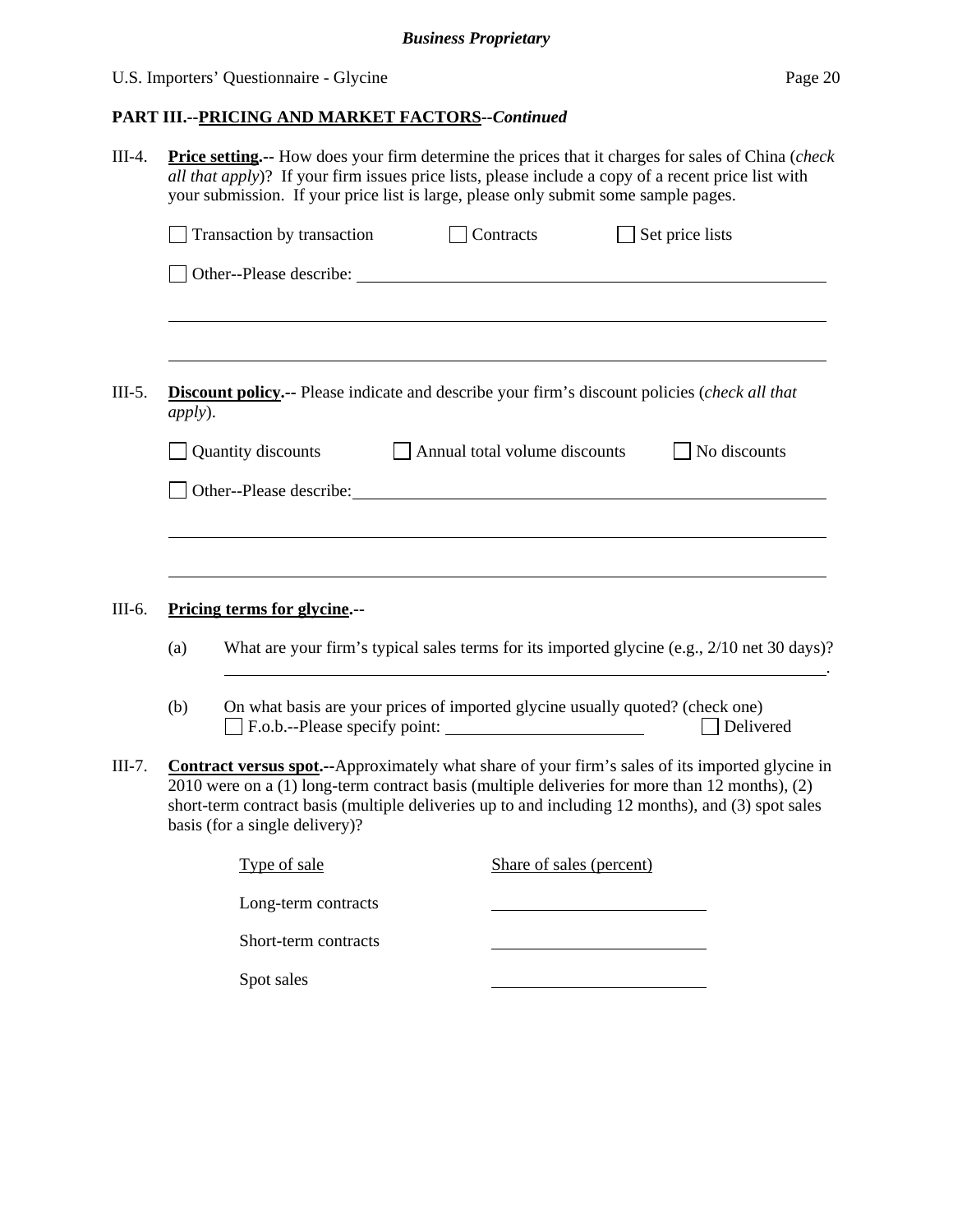## U.S. Importers' Questionnaire - Glycine Page 21

## **PART III.--PRICING AND MARKET FACTORS***--Continued*

**Total 100 %** 

| III-8. | <b>Long-term contract provisions.--If you sell glycine imported from China on a long-term</b><br>contract basis, please answer the following questions with respect to provisions of a typical long-<br>term contract. |                                                       |                                                                                                                |             |                      |  |
|--------|------------------------------------------------------------------------------------------------------------------------------------------------------------------------------------------------------------------------|-------------------------------------------------------|----------------------------------------------------------------------------------------------------------------|-------------|----------------------|--|
|        | (a)                                                                                                                                                                                                                    |                                                       |                                                                                                                |             |                      |  |
|        | (b)                                                                                                                                                                                                                    |                                                       | Can prices be renegotiated during the contract period?                                                         | Yes         | N <sub>o</sub>       |  |
|        | (c)                                                                                                                                                                                                                    |                                                       | Does the contract fix quantity, price, or both? $\Box$ Quantity                                                |             | Price<br><b>Both</b> |  |
|        | (d)                                                                                                                                                                                                                    | Does the contract have a meet or release provision?   |                                                                                                                | Yes         | $\vert$ No           |  |
| III-9. | Short-term contract provisions.--If you sell glycine imported from China on a short-term<br>contract basis, please answer the following questions with respect to provisions of a typical short-<br>term contract.     |                                                       |                                                                                                                |             |                      |  |
|        | (a)                                                                                                                                                                                                                    |                                                       | What is the average duration of a contract?                                                                    |             |                      |  |
|        | (b)                                                                                                                                                                                                                    |                                                       | Can prices be renegotiated during the contract period?                                                         | Yes         | N <sub>o</sub>       |  |
|        | (c)                                                                                                                                                                                                                    |                                                       | Does the contract fix quantity, price, or both? $\Box$ Quantity                                                |             | <b>Both</b><br>Price |  |
|        | (d)                                                                                                                                                                                                                    | Does the contract have a meet or release provision?   |                                                                                                                | Yes         | $\Box$ No            |  |
|        |                                                                                                                                                                                                                        | for your firm's sales of glycine imported from China? | III-10. <b>Lead times.</b> --What is the average lead time between a customer's order and the date of delivery |             |                      |  |
|        |                                                                                                                                                                                                                        | Source                                                | Share of sales in 2010                                                                                         |             | Lead time            |  |
|        |                                                                                                                                                                                                                        | From your U.S. inventory                              |                                                                                                                | <u>days</u> |                      |  |
|        | inventory                                                                                                                                                                                                              | From foreign manufacturers'                           |                                                                                                                | days        |                      |  |
|        |                                                                                                                                                                                                                        | Produced to order                                     |                                                                                                                | <u>days</u> |                      |  |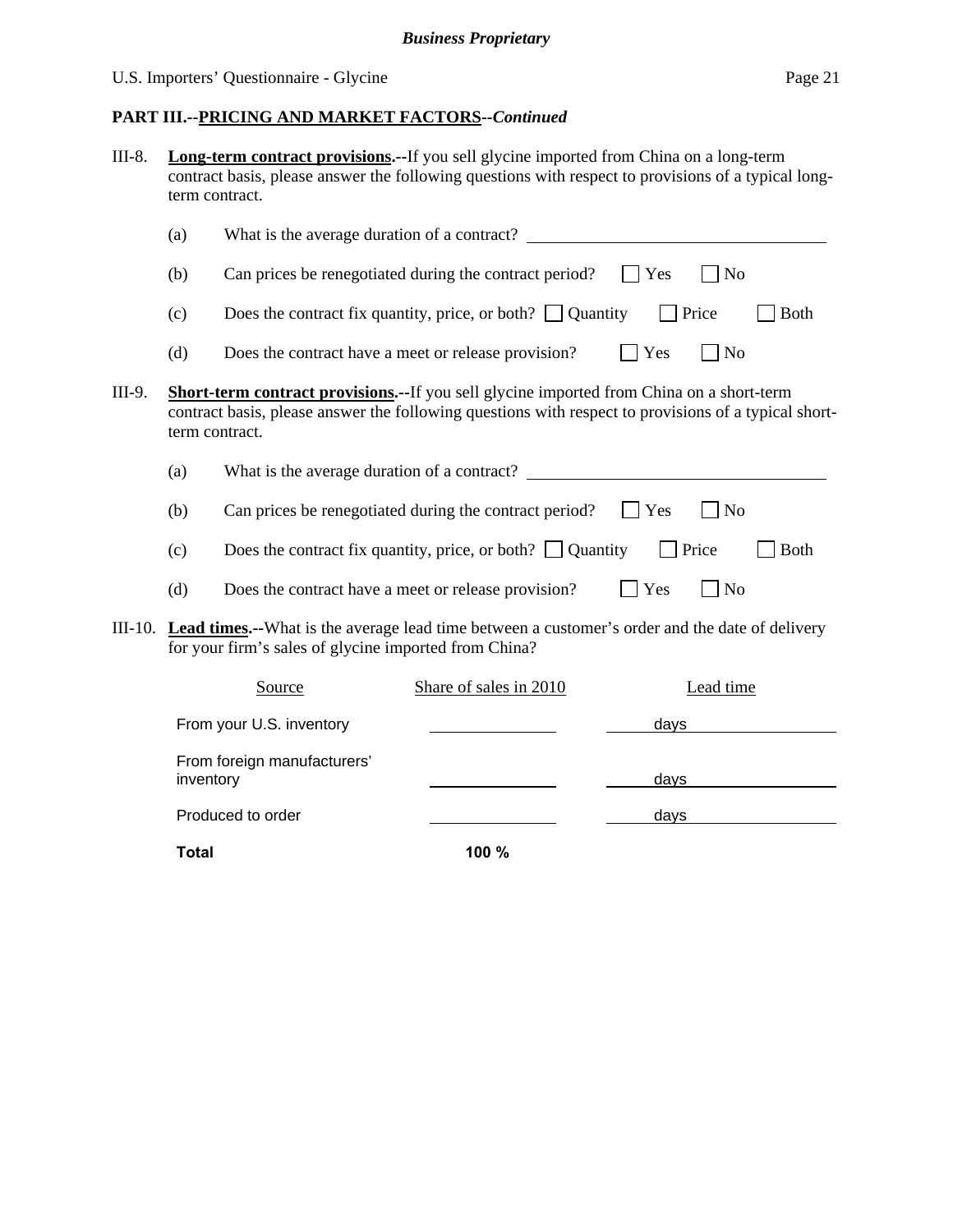#### III-11. **Shipping information.--**

- (a) What is the approximate percentage of the total delivered cost of certain glycine imported from China that is accounted for by U.S. inland transportation costs? percent.
- (b) Who generally arranges the transportation to your customers' locations? (check one)  $\Box$ Your firm  $\Box$  or purchaser
- (c) When you sell glycine imported from China, from where is it shipped? (check one) point of importation  $\Box$  or storage facility  $\Box$
- (d) What proportion of your sales of glycine imported from China are delivered within 100 miles of your point of shipment (provide the percentages)? \_\_\_\_\_ percent. Within 101 to 1,000 miles? percent. Over 1,000 miles? percent.
- III-12. **Geographical shipments.--** What is the geographic market area in the United States served by your firm's shipments of glycine imported from any source? (check all that apply)

| Geographic area                                                                                                 | $\sqrt{ }$ if applicable |
|-----------------------------------------------------------------------------------------------------------------|--------------------------|
| Northeast.–CT, ME, MA, NH, NJ, NY, PA, RI, and VT.                                                              |                          |
| Midwest.-IL, IN, IA, KS, MI, MN, MO, NE, ND, OH, SD, and WI.                                                    |                          |
| <b>Southeast.–AL, DE, DC, FL, GA, KY, MD, MS, NC, SC, TN, VA, and WV.</b>                                       |                          |
| <b>Central Southwest.–AR, LA, OK, and TX.</b>                                                                   |                          |
| <b>Mountains.-AZ, CO, ID, MT, NV, NM, UT, and WY.</b>                                                           |                          |
| <b>Pacific Coast.–CA, OR, and WA.</b>                                                                           |                          |
| Other.-All other markets in the United States not previously listed, including AK, HI,<br>PR, VI, among others. |                          |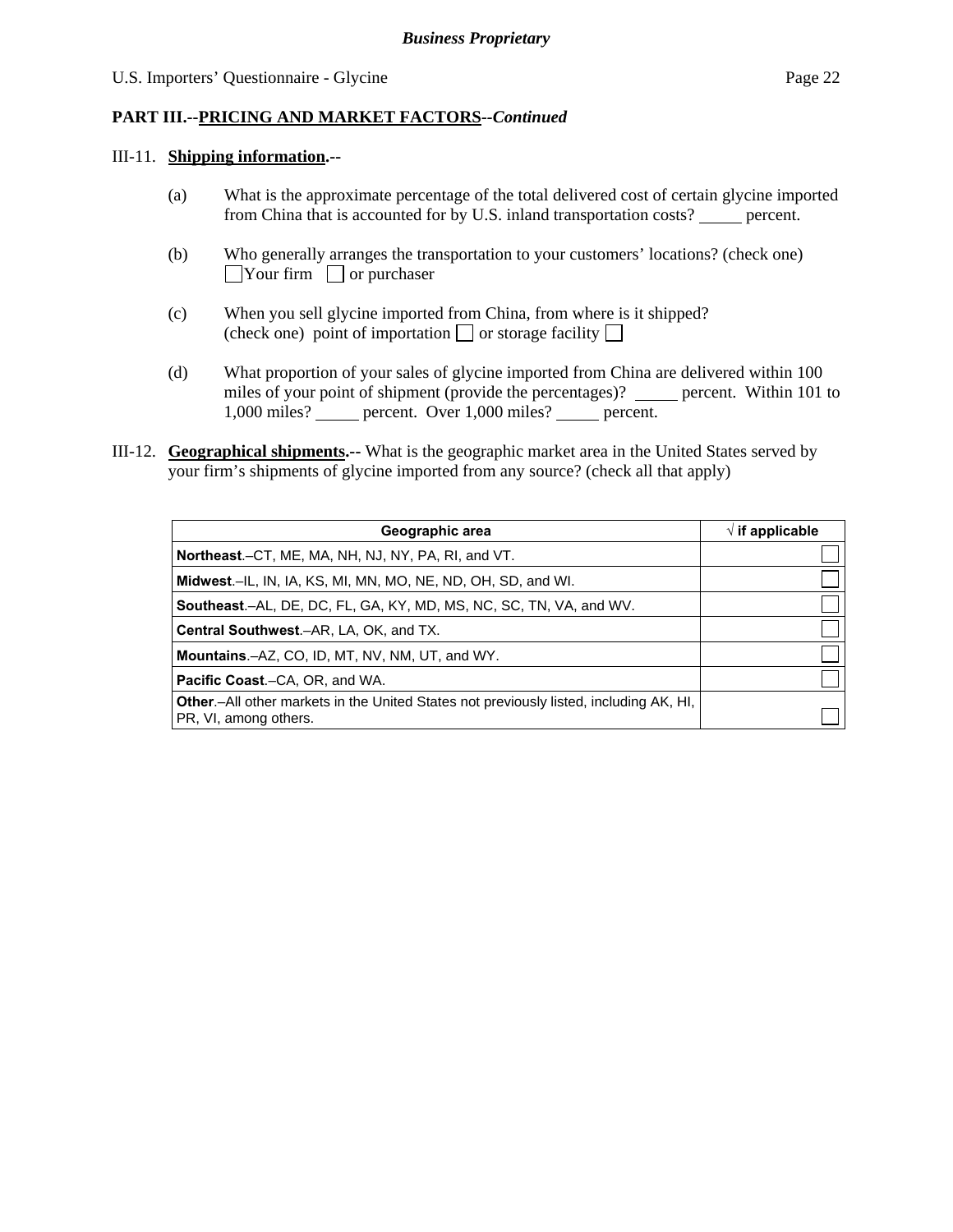## U.S. Importers' Questionnaire - Glycine

|    | III-13. Changes in end uses.--Have there been any changes in the end uses of glycine since 2005?                                                                                                                                                                                                                  |                                                                                            |                                                                                                          |  |
|----|-------------------------------------------------------------------------------------------------------------------------------------------------------------------------------------------------------------------------------------------------------------------------------------------------------------------|--------------------------------------------------------------------------------------------|----------------------------------------------------------------------------------------------------------|--|
|    | $\Box$ No                                                                                                                                                                                                                                                                                                         | Yes--Please describe.                                                                      |                                                                                                          |  |
|    |                                                                                                                                                                                                                                                                                                                   |                                                                                            |                                                                                                          |  |
|    |                                                                                                                                                                                                                                                                                                                   |                                                                                            |                                                                                                          |  |
|    | glycine?                                                                                                                                                                                                                                                                                                          |                                                                                            | III-14. Anticipated changes in end uses.--Do you anticipate any changes in terms of the end uses of      |  |
|    | $\overline{\phantom{a}}$ No                                                                                                                                                                                                                                                                                       | Yes--Please describe.                                                                      |                                                                                                          |  |
|    |                                                                                                                                                                                                                                                                                                                   |                                                                                            |                                                                                                          |  |
|    | III-15. Pharmaceutical grade glycine.—Please describe and comment on the market for pharmaceutical<br>grade glycine. How is it different from the market for USP grade glycine? What are the barriers<br>to entry into this market? What is the role of government regulation in setting production<br>standards? |                                                                                            |                                                                                                          |  |
|    |                                                                                                                                                                                                                                                                                                                   |                                                                                            |                                                                                                          |  |
|    |                                                                                                                                                                                                                                                                                                                   |                                                                                            |                                                                                                          |  |
|    |                                                                                                                                                                                                                                                                                                                   |                                                                                            |                                                                                                          |  |
|    |                                                                                                                                                                                                                                                                                                                   |                                                                                            | III-16. <b>Substitutes.</b> — Are there any nonsubject products that may be substituted for glycine?     |  |
|    | N <sub>o</sub><br>Yes—Please fill in the following table.                                                                                                                                                                                                                                                         |                                                                                            |                                                                                                          |  |
|    | <b>Substitute product</b>                                                                                                                                                                                                                                                                                         | <b>Description of applications</b><br>and end uses in which this<br>substitute can be used | Have changes in the prices of this<br>substitute affected the price of glycine<br>since January 1, 2005? |  |
| 1. |                                                                                                                                                                                                                                                                                                                   |                                                                                            | $\overline{\phantom{0}}$<br>Yes--Please explain.<br>$\exists$ No                                         |  |
|    |                                                                                                                                                                                                                                                                                                                   |                                                                                            |                                                                                                          |  |
| 2. |                                                                                                                                                                                                                                                                                                                   |                                                                                            | $\Box$ No<br>Yes--Please explain.                                                                        |  |
|    |                                                                                                                                                                                                                                                                                                                   |                                                                                            |                                                                                                          |  |
| 3. |                                                                                                                                                                                                                                                                                                                   |                                                                                            | $\Box$ No<br>Yes--Please explain.                                                                        |  |
|    |                                                                                                                                                                                                                                                                                                                   |                                                                                            |                                                                                                          |  |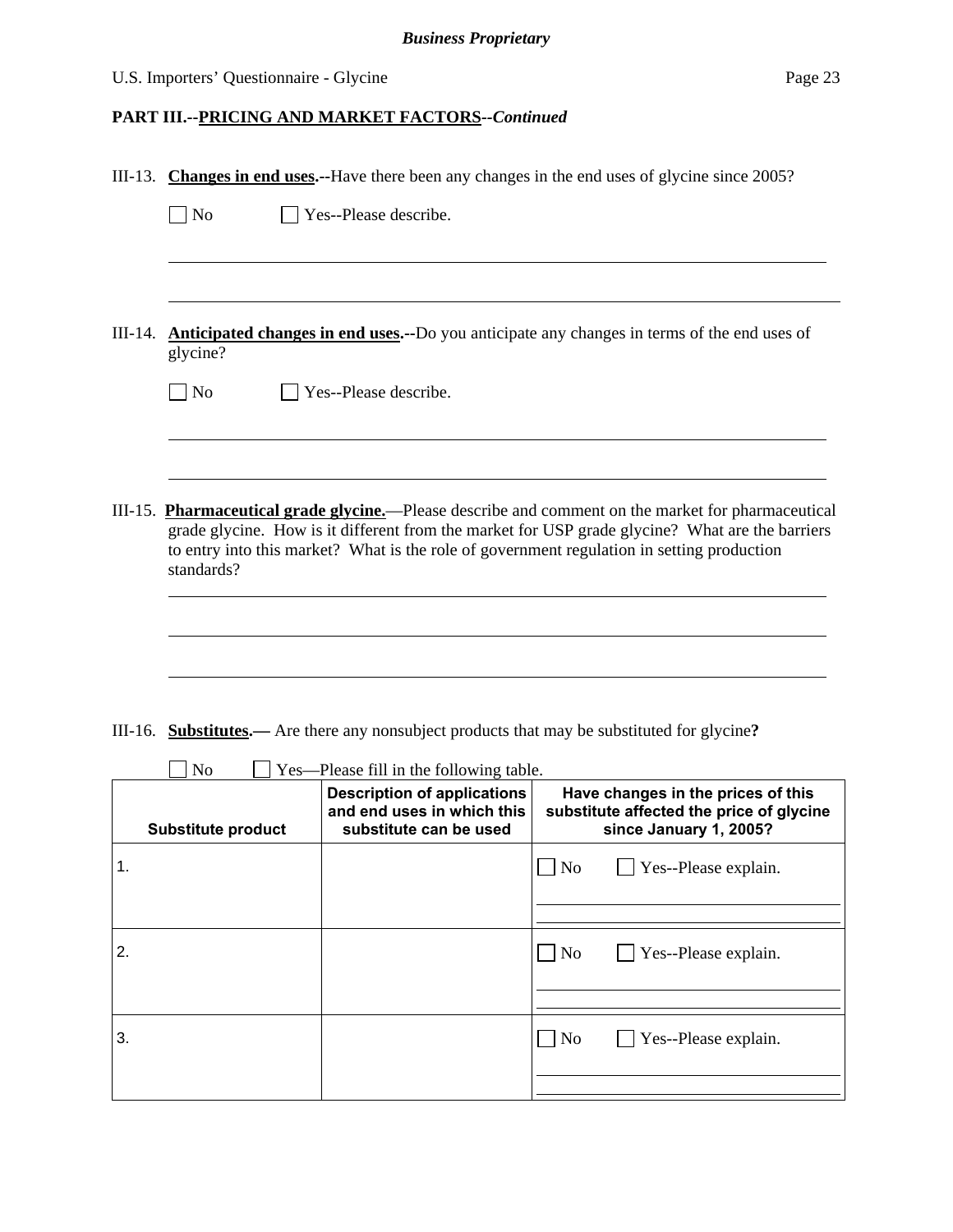## U.S. Importers' Questionnaire - Glycine Page 24

|           |                                                                                                                                                                                                                                                                                                                                                                                                                                 | III-17. Changes in substitutes.--Have there been any changes in the number or types of products that<br>can be substituted for glycine since 2005?                                     |  |  |  |
|-----------|---------------------------------------------------------------------------------------------------------------------------------------------------------------------------------------------------------------------------------------------------------------------------------------------------------------------------------------------------------------------------------------------------------------------------------|----------------------------------------------------------------------------------------------------------------------------------------------------------------------------------------|--|--|--|
|           | $\Box$ No                                                                                                                                                                                                                                                                                                                                                                                                                       | $\Box$ Yes--Please explain.                                                                                                                                                            |  |  |  |
| III-18.   | <b>Anticipated changes in substitute.</b> --Do you anticipate any changes in terms of the<br>substitutability of other products for glycine?                                                                                                                                                                                                                                                                                    |                                                                                                                                                                                        |  |  |  |
|           | $\Box$ No                                                                                                                                                                                                                                                                                                                                                                                                                       | Yes-Please explain.                                                                                                                                                                    |  |  |  |
| III-19.   | <b>Changes in factors affecting supply.</b> --Have any changes occurred in any other factors affecting<br>supply (e.g., changes in availability or prices of energy or labor; transportation conditions;<br>production capacity and/or methods of production; technology; export markets; or alternative<br>production opportunities) that affected the availability of U.S.-produced glycine in the U.S.<br>market since 2005? |                                                                                                                                                                                        |  |  |  |
|           | $\big $ No                                                                                                                                                                                                                                                                                                                                                                                                                      | Yes--Please provide details.                                                                                                                                                           |  |  |  |
|           | III-20. Availability of "subject" import supply.--                                                                                                                                                                                                                                                                                                                                                                              |                                                                                                                                                                                        |  |  |  |
|           | (a)                                                                                                                                                                                                                                                                                                                                                                                                                             | Do you anticipate any changes in terms of the availability of glycine imported from<br>China in the U.S. market?                                                                       |  |  |  |
|           |                                                                                                                                                                                                                                                                                                                                                                                                                                 | No change<br>Increase<br>Decrease                                                                                                                                                      |  |  |  |
|           | (b)                                                                                                                                                                                                                                                                                                                                                                                                                             | If you anticipate changes in supply, please identify the changes, and why you anticipate<br>these changes in supply.                                                                   |  |  |  |
|           |                                                                                                                                                                                                                                                                                                                                                                                                                                 |                                                                                                                                                                                        |  |  |  |
| $III-21.$ |                                                                                                                                                                                                                                                                                                                                                                                                                                 | <b>Availability of "nonsubject" import supply.</b> --Has the availability of <b>NONSUBJECT</b> glycine<br>(i.e., glycine imported from countries other than China) changed since 2005? |  |  |  |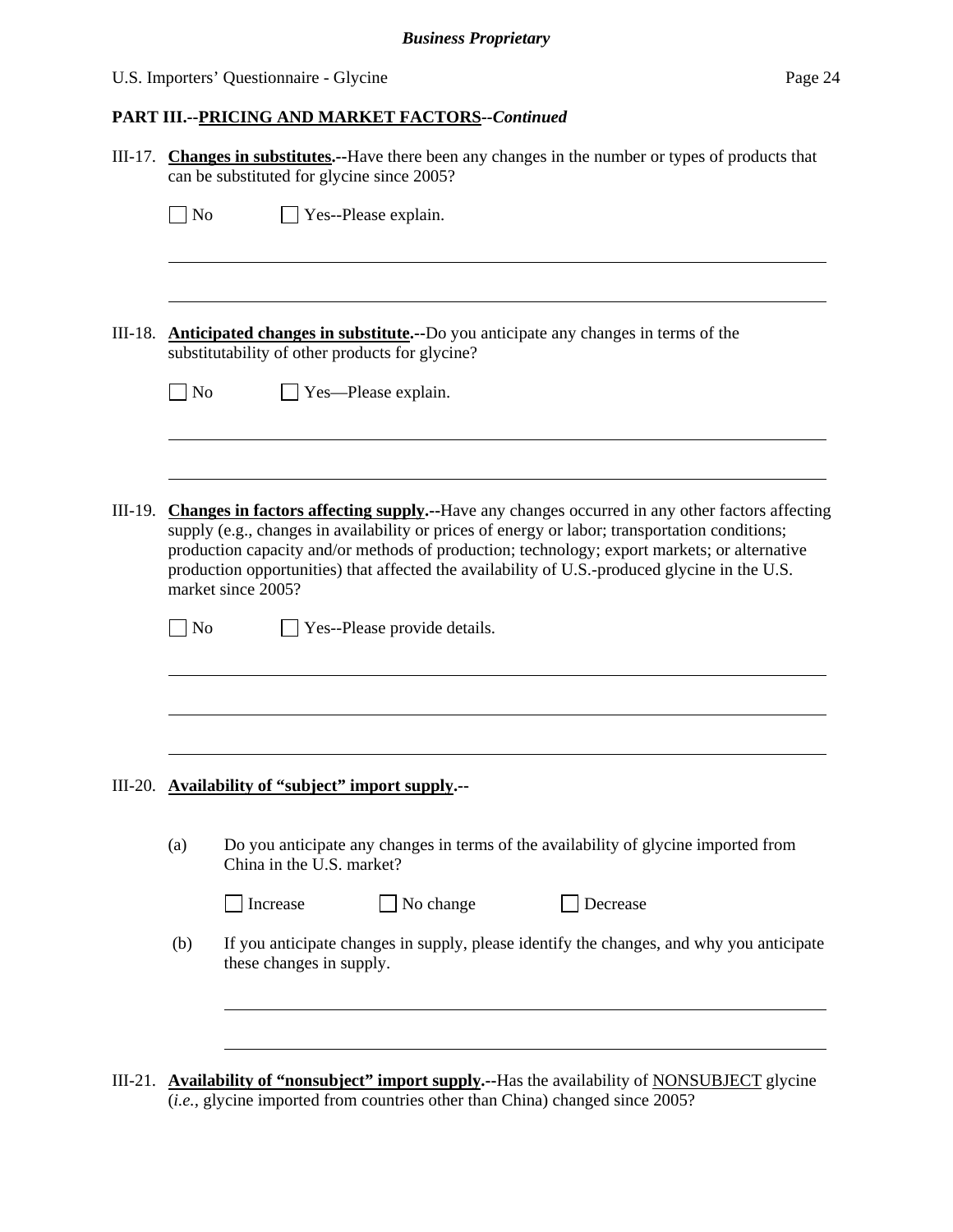## U.S. Importers' Questionnaire - Glycine Page 25

|           | Yes--Please explain.<br><b>No</b>                                                                                                                                                                                           |  |
|-----------|-----------------------------------------------------------------------------------------------------------------------------------------------------------------------------------------------------------------------------|--|
|           |                                                                                                                                                                                                                             |  |
| $III-22.$ | <b>Export constraints.</b> --Can your firm shift its sales of glycine between the U.S. market and<br>alternative country markets?                                                                                           |  |
|           | No<br>Yes                                                                                                                                                                                                                   |  |
|           | Please describe any contracts, other sales arrangements, or other constraints that would prevent or<br>retard your firm from shifting glycine between the U.S. and alternative country markets within a<br>12-month period. |  |
|           |                                                                                                                                                                                                                             |  |
| $III-23.$ | Product changes.--Have there been any significant changes in the product range, product mix, or<br>marketing of glycine since 2005?                                                                                         |  |
|           | $\vert$ No<br>Yes-- Please describe and quantify if possible for each grade of glycine for<br>which you are answering "Yes."                                                                                                |  |
|           |                                                                                                                                                                                                                             |  |
|           |                                                                                                                                                                                                                             |  |
|           | III-24. <b>Anticipated product changes.</b> --Do you anticipate any changes in terms of the product range,<br>product mix, or marketing of glycine?                                                                         |  |
|           | $\Box$ No<br>Yes--Please identify.                                                                                                                                                                                          |  |
|           |                                                                                                                                                                                                                             |  |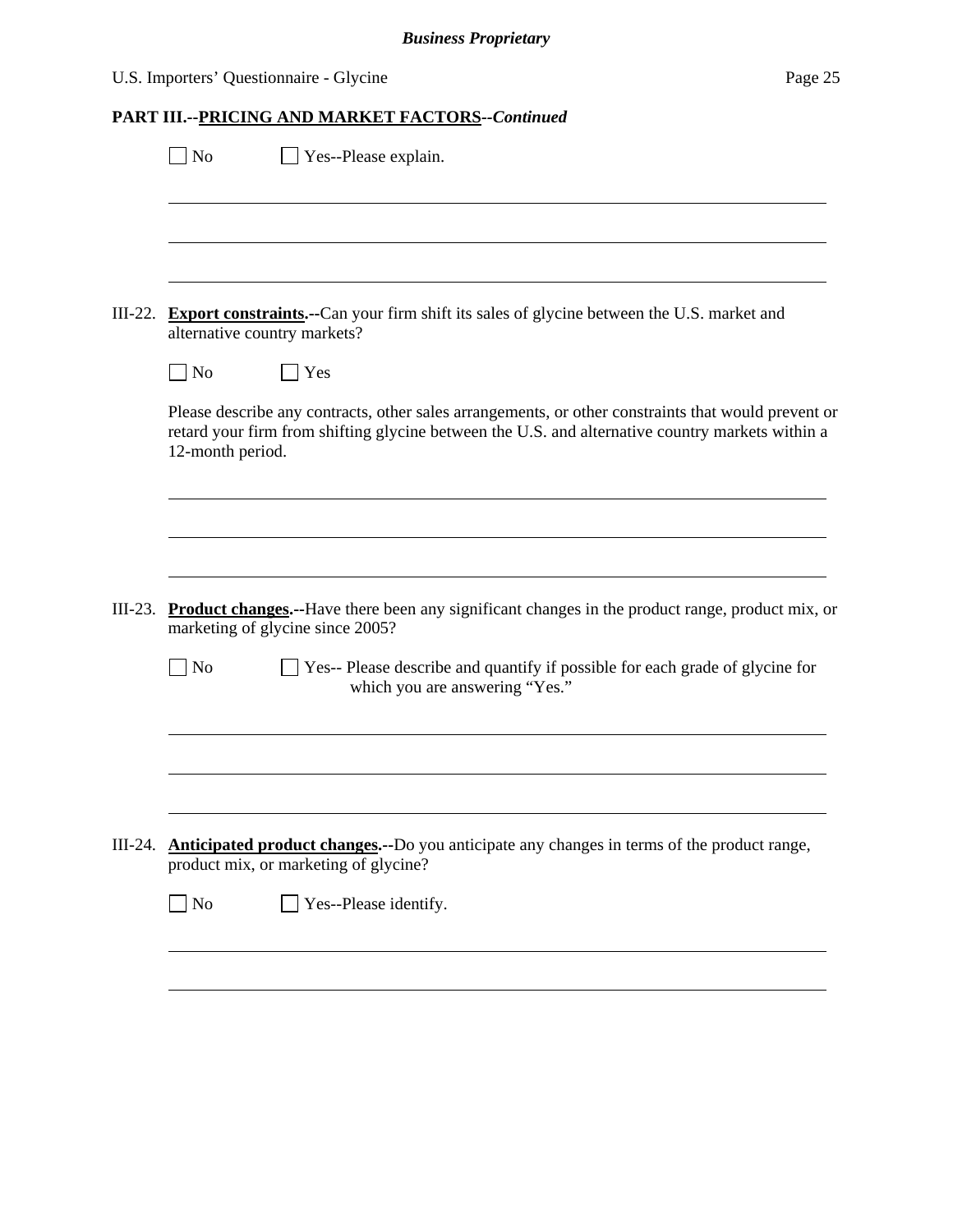## III-25. **Demand trends.--**

|         | (a)                                                                                                                                                  | How has the demand within the United States for glycine changed since January 1, 2005?<br>What principal factors affect changes in demand?     |           |           |            |  |
|---------|------------------------------------------------------------------------------------------------------------------------------------------------------|------------------------------------------------------------------------------------------------------------------------------------------------|-----------|-----------|------------|--|
|         |                                                                                                                                                      | Increased                                                                                                                                      | No Change | Decreased | Fluctuated |  |
|         |                                                                                                                                                      |                                                                                                                                                |           |           |            |  |
|         | (b)                                                                                                                                                  | How has the demand outside the United States for glycine changed since January 1,<br>2005? What principal factors affect changes in demand?    |           |           |            |  |
|         |                                                                                                                                                      | Increased                                                                                                                                      | No Change | Decreased | Fluctuated |  |
|         |                                                                                                                                                      |                                                                                                                                                |           |           |            |  |
|         |                                                                                                                                                      |                                                                                                                                                |           |           |            |  |
| III-26. |                                                                                                                                                      | <b>Anticipated demand trends.--</b>                                                                                                            |           |           |            |  |
|         | How do you anticipate demand will change within the United States for glycine? What<br>(a)<br>principal factors will affect these changes in demand? |                                                                                                                                                |           |           |            |  |
|         |                                                                                                                                                      | Increase                                                                                                                                       | No Change | Decrease  | Fluctuate  |  |
|         |                                                                                                                                                      |                                                                                                                                                |           |           |            |  |
|         | (b)                                                                                                                                                  | How do you anticipate demand will change outside the United States for glycine? What<br>principal factors will affect these changes in demand? |           |           |            |  |
|         |                                                                                                                                                      | Increase                                                                                                                                       | No Change | Decrease  | Fluctuate  |  |
|         |                                                                                                                                                      |                                                                                                                                                |           |           |            |  |
|         |                                                                                                                                                      |                                                                                                                                                |           |           |            |  |
|         |                                                                                                                                                      |                                                                                                                                                |           |           |            |  |

III-27. **Conditions of competition.--**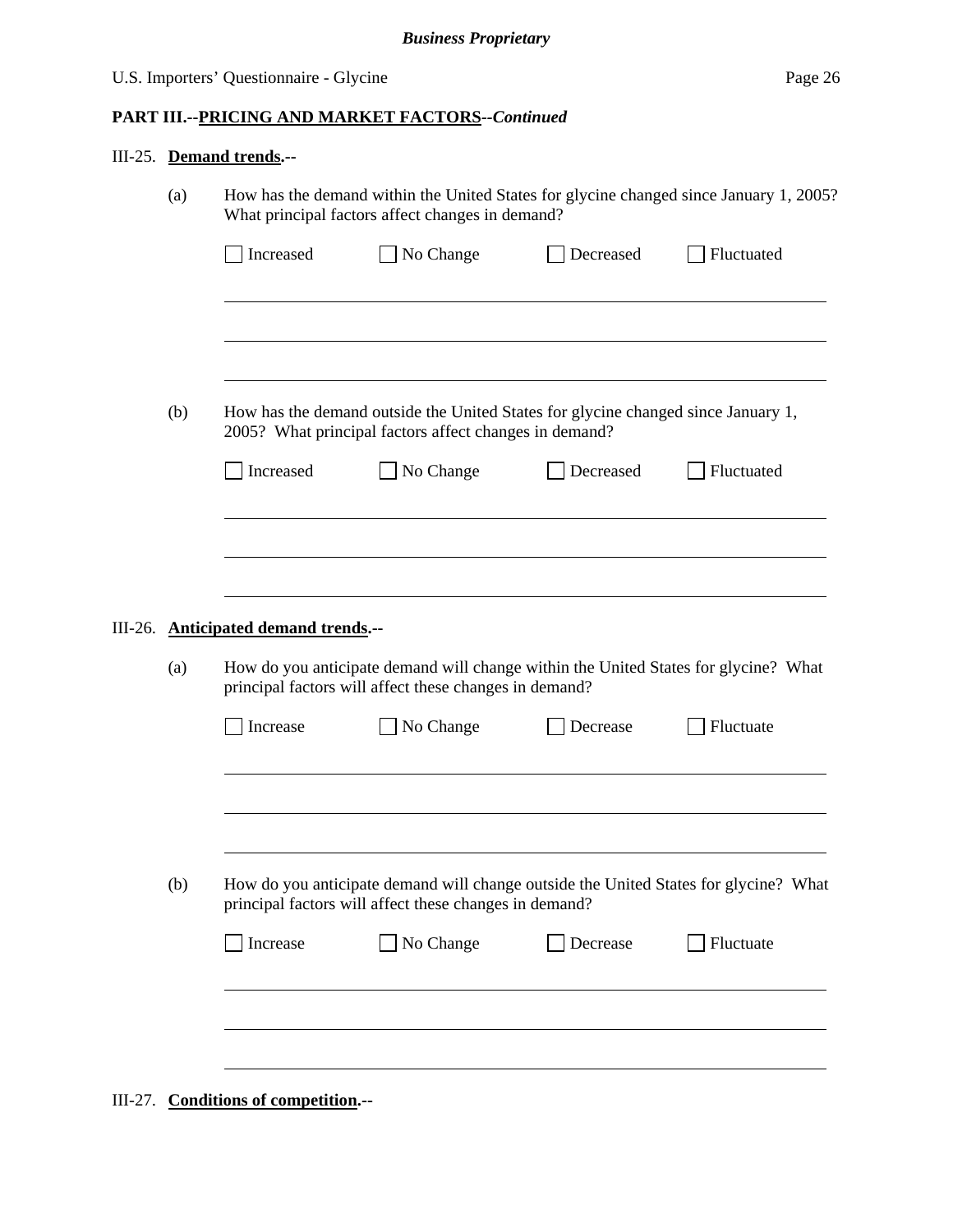## U.S. Importers' Questionnaire - Glycine Page 27

|        | (a)          | Is the glycine market subject to business cycles or conditions of competition other than<br>the changes in the overall economy?                                                                                                                                                                                                                                             |  |  |
|--------|--------------|-----------------------------------------------------------------------------------------------------------------------------------------------------------------------------------------------------------------------------------------------------------------------------------------------------------------------------------------------------------------------------|--|--|
|        |              | $\sqrt{\phantom{a}}$ No<br>Yes--Please explain and estimate the duration of any such cycle.                                                                                                                                                                                                                                                                                 |  |  |
|        | (b)          | Have the business cycles or conditions of competition for glycine changed since 2005?<br>$\Box$ No<br>Yes--Please explain any such changes.                                                                                                                                                                                                                                 |  |  |
| IV-28. |              | <b>Supply constraints.</b> --Has your firm refused, declined, or been unable to supply glycine since<br>January 1, 2005? (Examples include placing customers on allocation or "controlled order entry,"<br>declining to accept new customers or renew existing customers, delivering less than the quantity<br>promised, unable to meet timely shipment commitments, etc.). |  |  |
|        | No           | Yes-- Please note and document the time period(s) (i.e., month and year), the<br>customer involved, the amount and type of product involved; and the<br>reason for the allocation.                                                                                                                                                                                          |  |  |
|        |              |                                                                                                                                                                                                                                                                                                                                                                             |  |  |
|        | comparisons. | IV-29. Price comparisons.—How do the market prices of glycine in U.S. compare with non-U.S.<br>markets, if known? Provide specific information as to time periods and regions for any price                                                                                                                                                                                 |  |  |
|        |              | U.S. market prices are higher $\Box$ Market prices are the same $\Box$ U.S. market prices are lower                                                                                                                                                                                                                                                                         |  |  |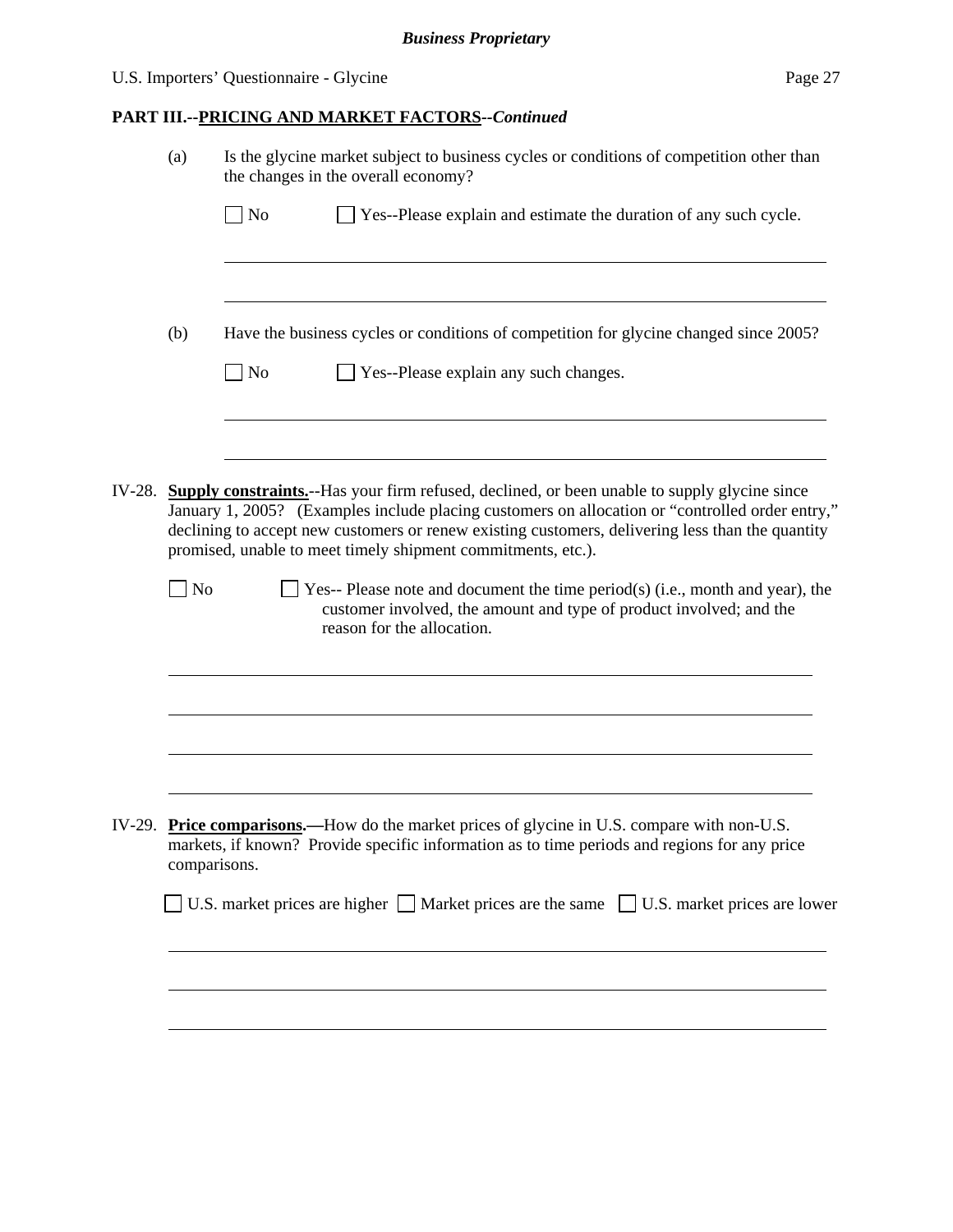- III-30. **Market studies.--**Please provide as a separate attachment to this request any studies, surveys, etc. that you are aware of that quantify and/or otherwise discuss glycine supply (including production capacity and capacity utilization) and demand in (1) the United States, (2) each of the other major producing/consuming countries, including China, and (3) the world as a whole. Of particular interest is such data from 2005 to the present and forecasts for the future.
- III-31. **Interchangeability by country-pair.--**Is glycine produced in the United States and in other countries interchangeable (*i.e.*, can they physically be used in the same applications)? Please indicate below, using "A" to indicate that the products from a specified country-pair are *always* interchangeable, "F" to indicate that the products are *frequently* interchangeable, "S" to indicate that the products are *sometimes* interchangeable, "N" to indicate that the products are *never* interchangeable, and "0" to indicate *no familiarity* with products from a specified country-pair.<sup>1</sup>

| Country-pair                                        | China                                                                                                     | Other countries |
|-----------------------------------------------------|-----------------------------------------------------------------------------------------------------------|-----------------|
| <b>United States</b>                                |                                                                                                           |                 |
| China                                               |                                                                                                           |                 |
| factors that limit or preclude interchangeable use: | $1$ For any country-pair producing glycine that is sometimes or never interchangeable, please explain the |                 |
|                                                     |                                                                                                           |                 |
|                                                     |                                                                                                           |                 |
|                                                     |                                                                                                           |                 |